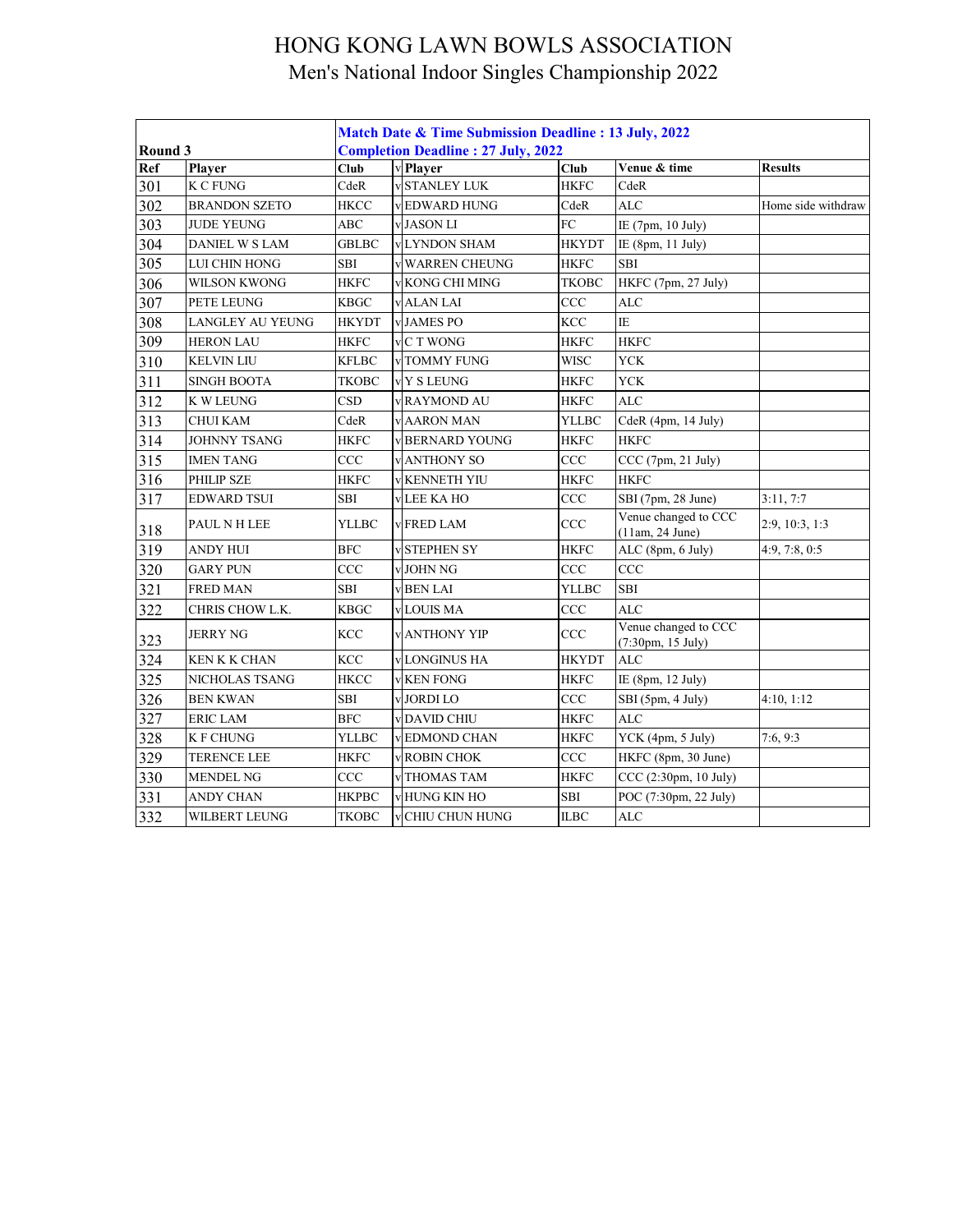|                |                   |             | Match Date & Time Submission Deadline: 3 August, 2022        |                    |            |              |                |  |  |
|----------------|-------------------|-------------|--------------------------------------------------------------|--------------------|------------|--------------|----------------|--|--|
| Round 4<br>Ref | <b>Player</b>     | Club        | <b>Completion Deadline: 17 August, 2022</b><br><b>Player</b> |                    |            | Venue & time | <b>Results</b> |  |  |
| 401            | W/O 327           |             |                                                              | v W / O 325        | Club       |              |                |  |  |
| 402            | W/O 328           |             |                                                              | v W / O 308        |            |              |                |  |  |
| 403            | W / O 306         |             |                                                              | <b>EDWARD HUNG</b> | CdeR       |              |                |  |  |
| 404            | <b>JORDI LO</b>   | CCC         |                                                              | vW/O310            |            |              |                |  |  |
| 405            | W / O 330         |             |                                                              | $v$ W / O 305      |            |              |                |  |  |
| 406            | <b>STEPHEN SY</b> | <b>HKFC</b> |                                                              | v W / O 315        |            |              |                |  |  |
| 407            | W/O 331           |             |                                                              | <b>FRED LAM</b>    | <b>CCC</b> |              |                |  |  |
| 408            | W / O 322         |             |                                                              | $vW/O$ 313         |            |              |                |  |  |
| 409            | W / O 329         |             |                                                              | v W / O 309        |            |              |                |  |  |
| 410            | W/O 332           |             |                                                              | $vW/O$ 321         |            |              |                |  |  |
| 411            | LEE KA HO         | CCC         |                                                              | v W / O 301        |            |              |                |  |  |
| 412            | W / O 304         |             |                                                              | vW/O311            |            |              |                |  |  |
| 413            | W / O 303         |             |                                                              | v W / O 307        |            |              |                |  |  |
| 414            | W / O 323         |             |                                                              | v W / O 324        |            |              |                |  |  |
| 415            | W / O 320         |             |                                                              | v W / O 314        |            |              |                |  |  |
| 416            | $W/O$ 316         |             |                                                              | vW/O312            |            |              |                |  |  |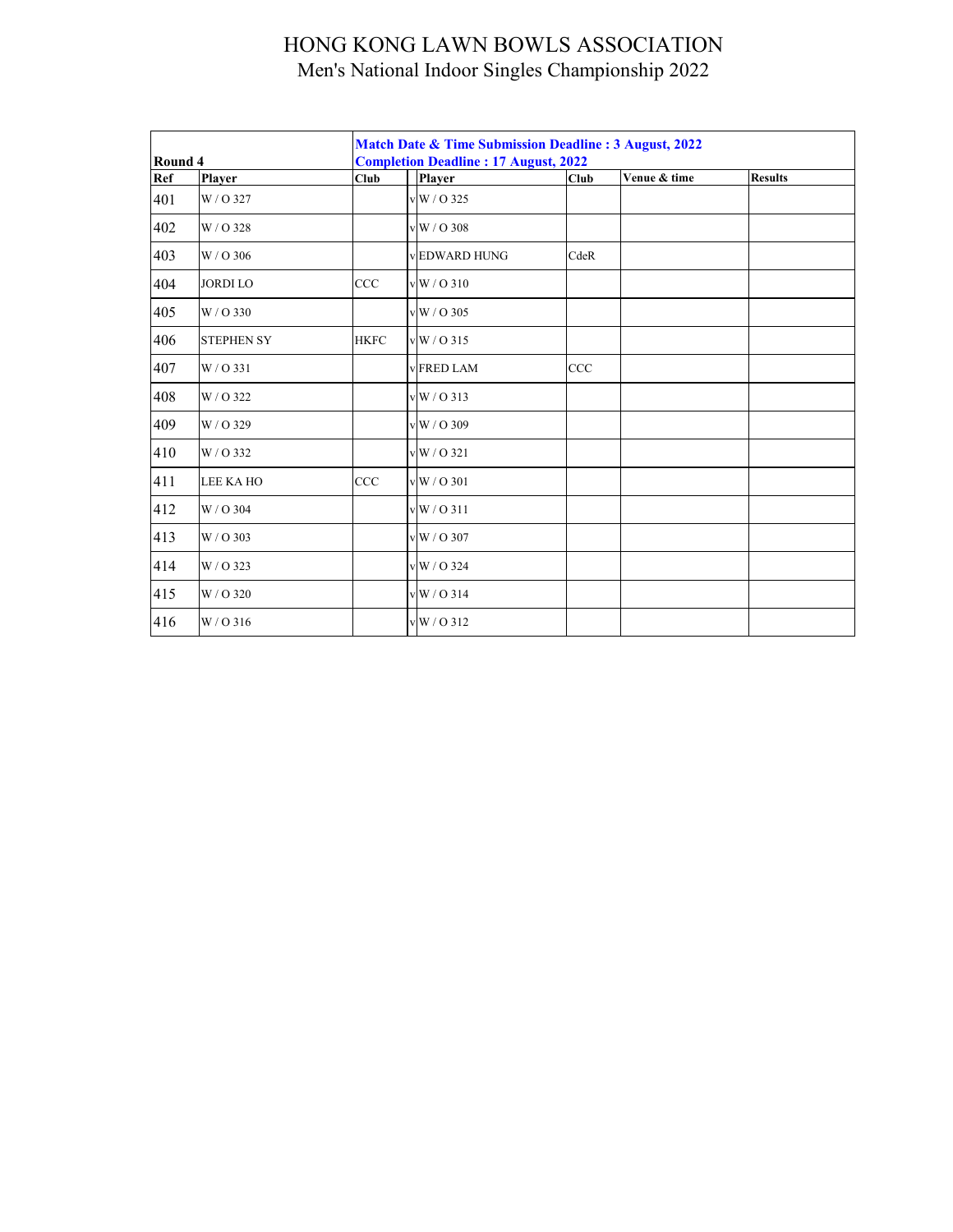| Round 5 |               |             | Match Date & Time Submission Deadline: 24 August, 2022<br><b>Completion Deadline: 7 September, 2022</b> |                    |      |              |                |  |  |  |
|---------|---------------|-------------|---------------------------------------------------------------------------------------------------------|--------------------|------|--------------|----------------|--|--|--|
| Ref     | <b>Player</b> | <b>Club</b> |                                                                                                         | <b>Player</b>      | Club | Venue & time | <b>Results</b> |  |  |  |
| 501     | W / O 412     |             |                                                                                                         | v W / O 403        |      |              |                |  |  |  |
| 502     | $W / O$ 405   |             |                                                                                                         | vW/0416            |      |              |                |  |  |  |
| 503     | W / O 401     |             |                                                                                                         | vW/0.408           |      |              |                |  |  |  |
| 504     | W / O 404     |             |                                                                                                         | vW/0410            |      |              |                |  |  |  |
| 505     | $W / O$ 413   |             |                                                                                                         | $\rm v\,W$ / O 402 |      |              |                |  |  |  |
| 506     | $W / O$ 415   |             |                                                                                                         | vW/0411            |      |              |                |  |  |  |
| 507     | W / O 407     |             |                                                                                                         | $\rm v\,W$ / O 406 |      |              |                |  |  |  |
| 508     | W / O 414     |             |                                                                                                         | v W / O 409        |      |              |                |  |  |  |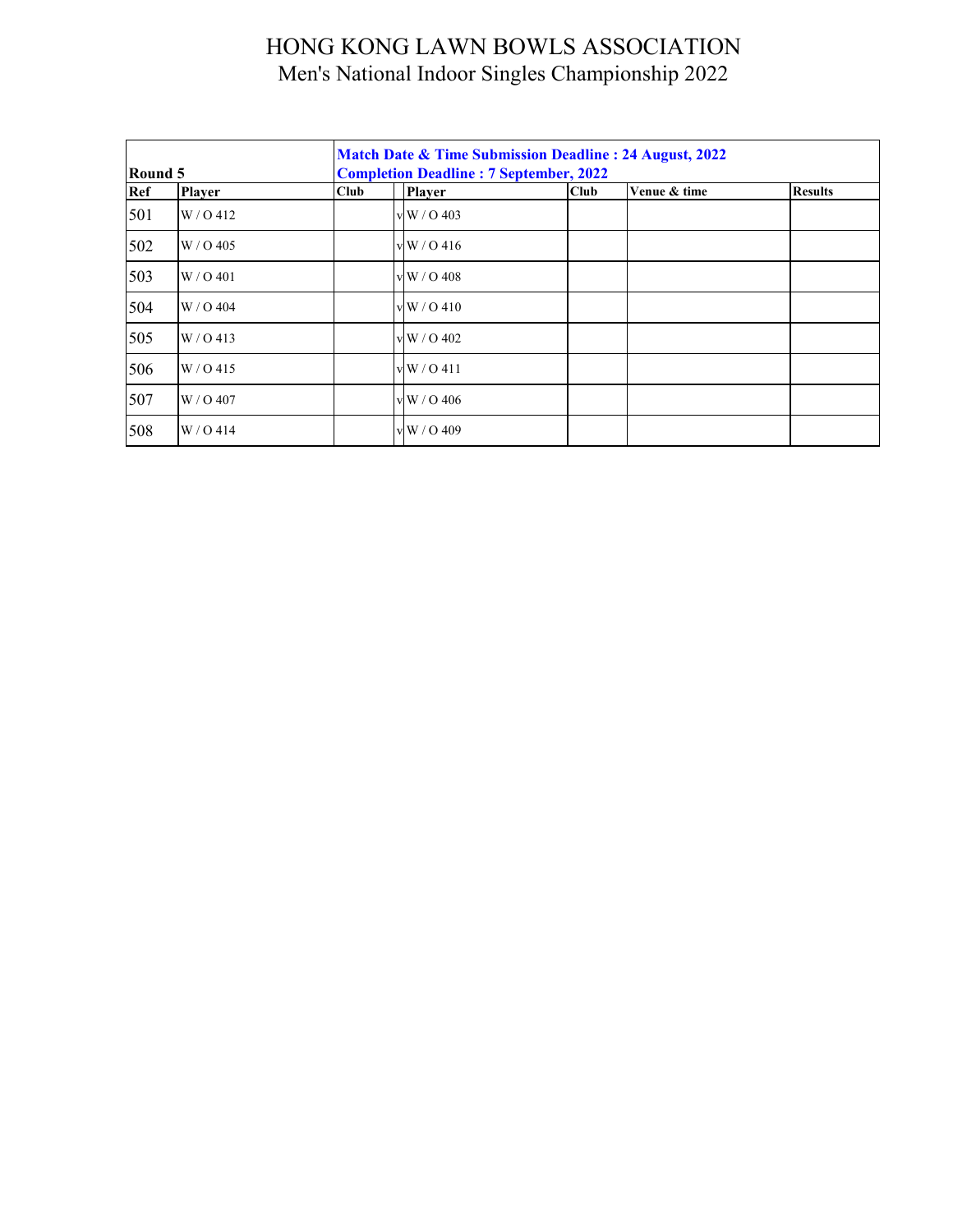| <b>Quarter Finals</b> |               | <b>Match Date &amp; Time Submission Deadline : 14 September, 2022</b><br><b>Completion Deadline: 21 September, 2022</b> |                    |      |              |                |  |  |  |
|-----------------------|---------------|-------------------------------------------------------------------------------------------------------------------------|--------------------|------|--------------|----------------|--|--|--|
| Ref                   | <b>Player</b> | <b>Club</b>                                                                                                             | <b>Player</b>      | Club | Venue & time | <b>Results</b> |  |  |  |
| QF1                   | W / O 508     |                                                                                                                         | vW/O 501           |      |              |                |  |  |  |
| QF <sub>2</sub>       | W / O 504     |                                                                                                                         | vW / O 505         |      |              |                |  |  |  |
| $QF_3$                | W / O 507     |                                                                                                                         | vW/O 503           |      |              |                |  |  |  |
| QF <sub>4</sub>       | W / O 502     |                                                                                                                         | $\rm v\,W$ / O 506 |      |              |                |  |  |  |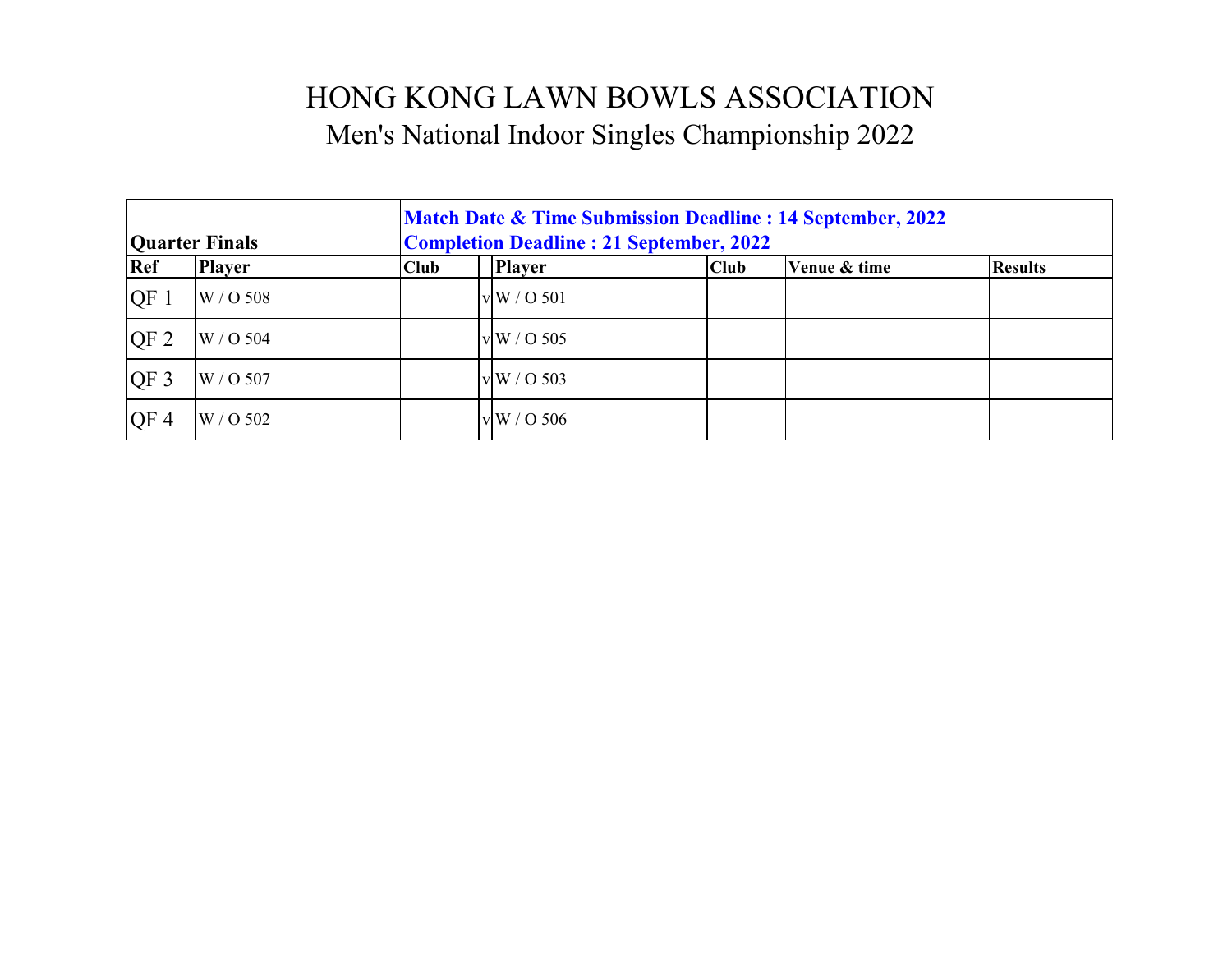Important:

The duty umpire will announce the commencement of trial ends 10 minutes before the appointed match start time. Any player arriving after the announcement shall lose the right to play trial ends.

Any player not reporting in person to the duty umpire before the appointed match start time shall forfeit the match.

| <b>Semi Finals</b> |               | 4 October, 2022 (Tuesday) |               |      |              |                |
|--------------------|---------------|---------------------------|---------------|------|--------------|----------------|
| Ref                | <b>Player</b> | <b>Club</b>               | <b>Player</b> | Club | <b>Venue</b> | <b>Results</b> |
| <b>SF</b>          | W / O QF 1    |                           | vW/OQF3       |      | CdeR         |                |
| SF <sub>2</sub>    | W / O QF 2    |                           | vW/OQF4       |      | CdeR         |                |

Umpire: TBA

Marker: TBA

| Final |               | <b>Start immediately after Semi Finals</b> |               |             |              |                |  |
|-------|---------------|--------------------------------------------|---------------|-------------|--------------|----------------|--|
| Ref   | <b>Player</b> | Club                                       | <b>Player</b> | <b>Club</b> | <b>Venue</b> | <b>Results</b> |  |
| Final | $W / O$ SF 1  |                                            | vW/OSF2       |             | CdeR         |                |  |

Umpire: TBA

Marker: TBA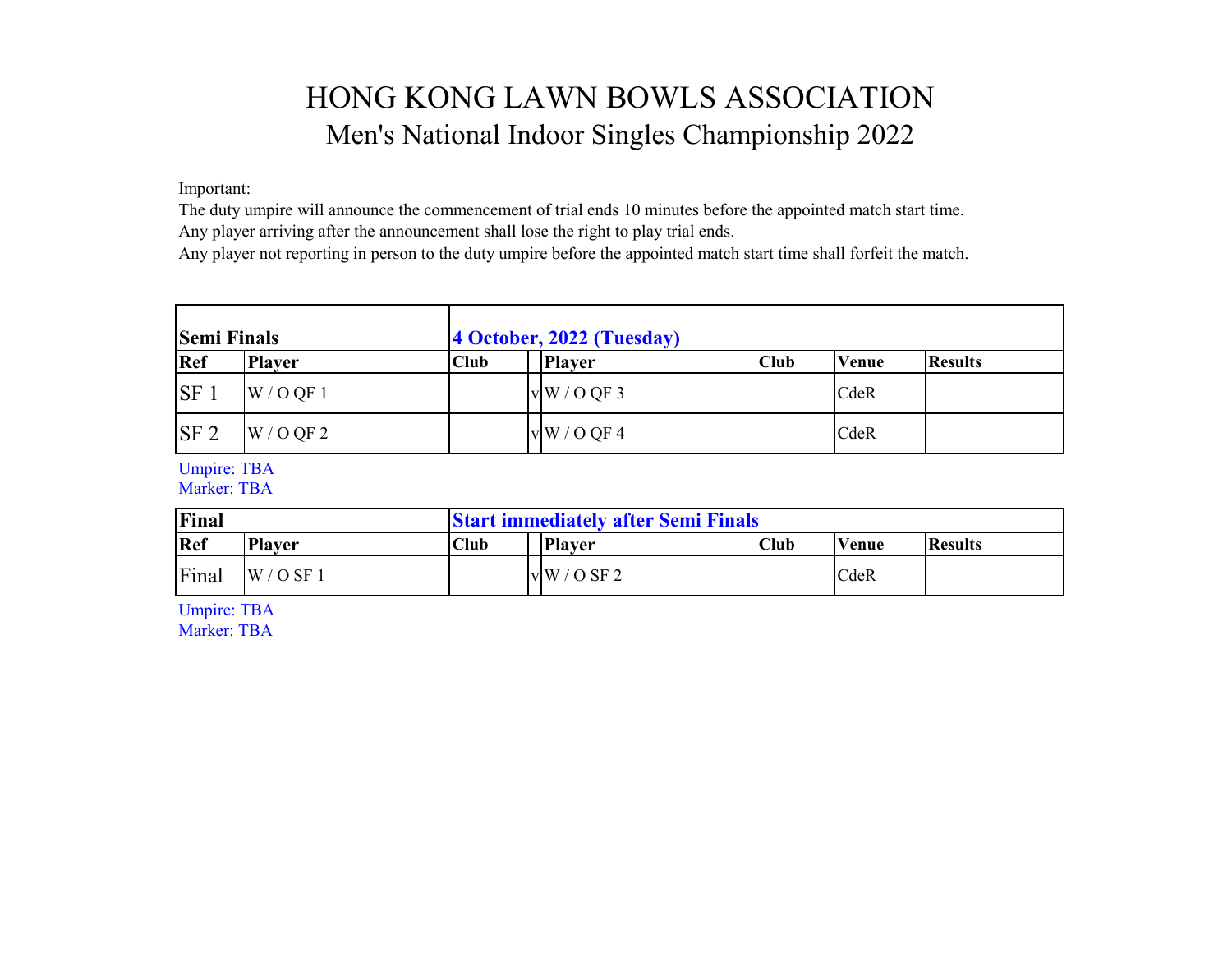Men's Indoor Singles Championship 2022

| <b>CLUB</b>  | <b>PLAYER</b>         | <b>HOME GREEN</b> |
|--------------|-----------------------|-------------------|
| <b>ABC</b>   | <b>BARRY LAI</b>      | ΙE                |
| <b>ABC</b>   | <b>LO KA HING</b>     | ΙE                |
| <b>ABC</b>   | <b>JUDE YEUNG</b>     | ΙE                |
| <b>ABC</b>   | <b>EDDY SO</b>        | $\overline{IE}$   |
| <b>AWASG</b> | <b>SKWONG</b>         | <b>ALC</b>        |
| <b>AYFP</b>  | <b>DICK LI</b>        | <b>ALC</b>        |
| <b>AYFP</b>  | <b>NONTY LAU</b>      | <b>YCK</b>        |
| <b>AYFP</b>  | <b>LAU CHING KWOK</b> | <b>ALC</b>        |
| <b>BFC</b>   | <b>ERIC LAM</b>       | <b>ALC</b>        |
| <b>BFC</b>   | <b>BOBBY WONG</b>     | <b>ALC</b>        |
| <b>BFC</b>   | <b>ANDY HUI</b>       | <b>ALC</b>        |
| <b>BFC</b>   | <b>SIMON YAU</b>      | ΙE                |
| <b>BFC</b>   | PERCY CHAN            | <b>ALC</b>        |
| <b>BFC</b>   | <b>KENNY HO</b>       | $\overline{E}$    |
| <b>BFC</b>   | <b>BILLY NG</b>       | <b>ALC</b>        |
| <b>BFC</b>   | YIU KIN LAM           | <b>ALC</b>        |
| <b>BFC</b>   | <b>MIKE NG</b>        | <b>ALC</b>        |
| CCC          | <b>JORDILO</b>        | CCC               |
| CCC          | <b>PAUL LEE</b>       | CCC               |
| CCC          | <b>IMEN TANG</b>      | CCC               |
| CCC          | <b>JOHN NG</b>        | CCC               |
| CCC          | <b>MENDEL NG</b>      | CCC               |
| CCC          | LEE KA HO             | CCC               |
| CCC          | <b>STANLEY LAI</b>    | CCC               |
| CCC          | <b>FRED LAM</b>       | CCC               |
| CCC          | <b>DANIEL LEONG</b>   | CCC               |
| CCC          | <b>FERRICK WAN</b>    | CCC               |
| CCC          | <b>ANTHONY SO</b>     | CCC               |
| CCC          | <b>HOWARD POON</b>    | CCC               |
| CCC          | <b>CHAN KA YUE</b>    | ccc               |
| CCC          | <b>GARY PUN</b>       | CCC               |
| CCC          | <b>CHARLES YIP</b>    | ccc               |
| CCC          | <b>ANTHONY YIP</b>    | CCC               |
| CCC          | <b>ALEX NG</b>        | CCC               |
| CCC          | <b>DENNIS YIU</b>     | CC <sub>C</sub>   |
| CCC          | <b>ALAN LAI</b>       | CCC               |
| CCC          | <b>JAMES LAW</b>      | CCC               |
| CCC          | <b>SIMPSON CHANG</b>  | CCC               |
| CCC          | <b>NELSON WAN</b>     | $cc\bar{c}$       |
| CCC          | PATRICK HO            | ccc               |
| CCC          | <b>LOUIS MA</b>       | $cc\overline{c}$  |
| CCC          | YORK MOK              | CCC               |
| CCC          | <b>JOHN CHUNG</b>     | ccc               |
| CCC          | <b>DOMINIC CHAN</b>   | CCC               |
| CCC          | <b>BRONSON FUNG</b>   | CCC               |
| CCC          | <b>TONY CHOK</b>      | CCC               |
| ccc          | <b>MARTIN SHAM</b>    | CCC               |
| CCC          | <b>ROBIN CHOK</b>     | CCC               |
| $C$ de $R$   | <b>RON CHEUNG</b>     | CdeR              |
| CdeR         | RAYMOND HO            | CdeR              |
| CdeR         | <b>PFWONG</b>         | CdeR              |
| CdeR         | <b>CHUI KAM</b>       | CdeR              |
| CdeR         | <b>DANNY WONG</b>     | CdeR              |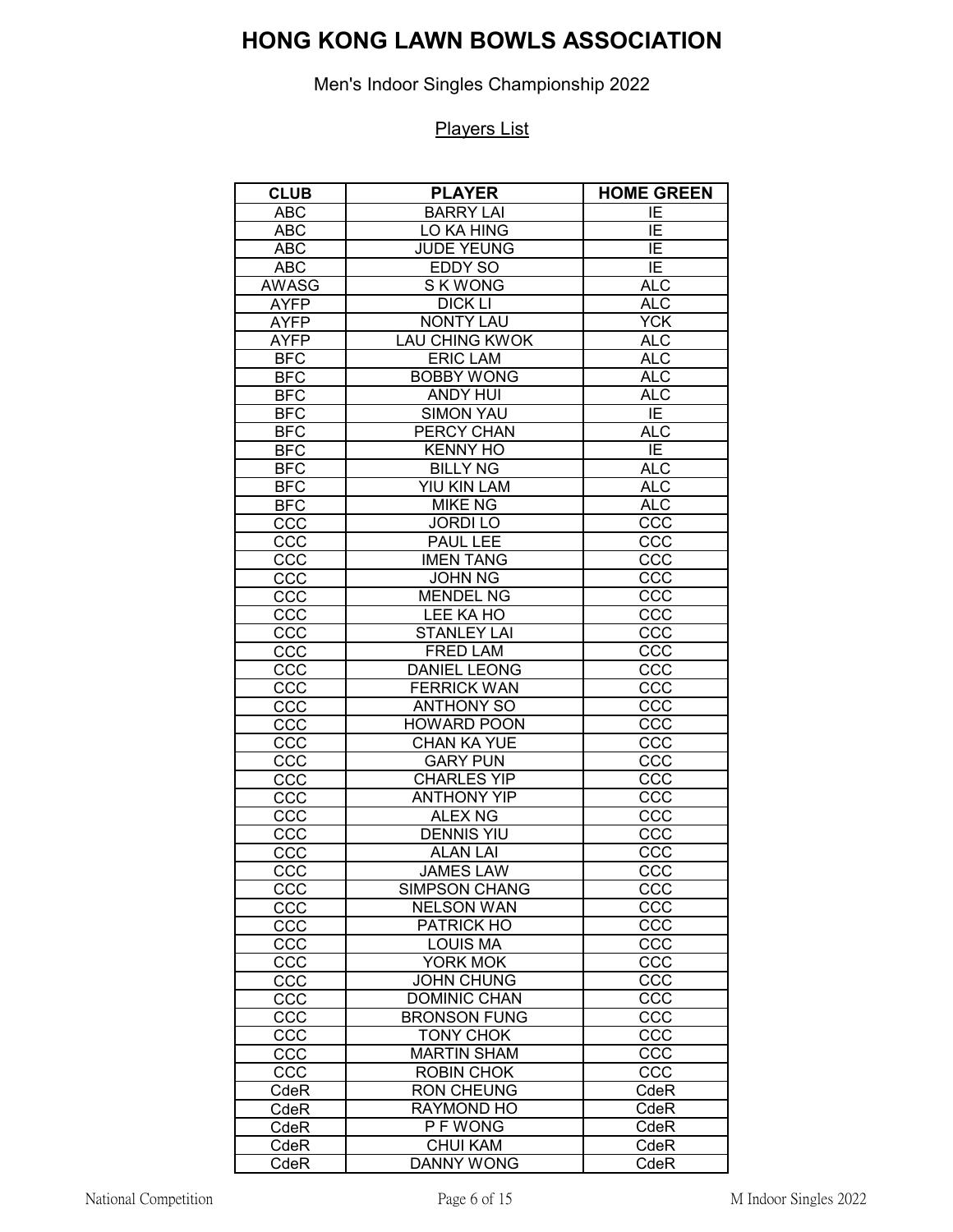Men's Indoor Singles Championship 2022

| <b>CLUB</b>                | <b>PLAYER</b>                           | <b>HOME GREEN</b>          |
|----------------------------|-----------------------------------------|----------------------------|
| CdeR                       | CHOW KIN HOI                            | CdeR                       |
| CdeR                       | <b>EDWARD HUNG</b>                      | CdeR                       |
| CdeR                       | <b>THOMAS LAU</b>                       | CdeR                       |
| CdeR                       | <b>K C FUNG</b>                         | CdeR                       |
| CdeR                       | <b>PANG YIU KWAN</b>                    | CdeR                       |
| CdeR                       | PAUL KWOK                               | CdeR                       |
| CdeR                       | <b>TERENCE LUK</b>                      | CdeR                       |
| CdeR                       | <b>GEORGE LAW</b>                       | CdeR                       |
| CdeR                       | <b>REX WONG</b>                         | CdeR                       |
| CdeR                       | <b>WILLIAM TO</b>                       | CdeR                       |
| <b>CLBC</b>                | RANDAL CHU                              | <b>ALC</b>                 |
| CLP                        | C SZETO                                 | <b>ALC</b>                 |
| <b>CSD</b>                 | <b>KW LEUNG</b>                         | <b>ALC</b>                 |
| <b>ELBC</b>                | <b>SAM CHAN</b>                         | <b>ALC</b>                 |
| FC                         | <b>JASON LI</b>                         | <b>ALC</b>                 |
| <b>FC</b>                  | <b>FREDDIE IP</b>                       | <b>YCK</b>                 |
| <b>FC</b>                  | <b>WONG PING TAK</b>                    | IE                         |
| <b>FPLBA</b>               | <b>RICKY CHEUNG</b>                     | <b>YCK</b>                 |
| <b>FPLBA</b>               | IP YAU TONG                             | <b>ALC</b>                 |
| <b>FPLBA</b>               | <b>EDMEN CHEUNG</b>                     | <b>ALC</b>                 |
| <b>FPLBA</b>               | <b>HARRY FONG</b>                       | <b>YCK</b>                 |
| <b>FPLBA</b>               | <b>ANDY LAI</b>                         | <b>YCK</b>                 |
| GBLBC                      | <b>MICHAEL WAN</b>                      | IE                         |
| <b>GBLBC</b>               | <b>LOMAN LO</b>                         | ΙE                         |
| <b>GBLBC</b>               | <b>FCLI</b>                             | IΕ                         |
| <b>GBLBC</b>               | DANIEL W S LAM                          | IΕ                         |
| <b>GBLBC</b>               | <b>SUNNY W Y WONG</b>                   | ΙE                         |
| <b>GBLBC</b>               | <b>SAMMY LEE</b>                        | IE                         |
| <b>GLBC</b>                | <b>WILLIAM WONG</b>                     | <b>YCK</b>                 |
| <b>HKCC</b>                | <b>CHEUNG KING HO</b>                   | <b>ALC</b>                 |
| <b>HKCC</b>                | NICHOLAS TSANG                          | ΙE                         |
| <b>HKCC</b>                | <b>ALAN OLSSON</b>                      | <b>ALC</b>                 |
| <b>HKCC</b>                | <b>MARK LI</b>                          | <b>YCK</b>                 |
| <b>HKCC</b>                | <b>BRANDON SZETO</b>                    | <b>ALC</b>                 |
| <b>HKCC</b>                | <b>MICHAEL CHING</b>                    | <b>YCK</b>                 |
| <b>HKFC</b>                | <b>WILSON KWONG</b>                     | <b>HKFC</b>                |
| <b>HKFC</b>                | <b>JOHNNY TSANG</b>                     | <b>HKFC</b><br><b>HKFC</b> |
| <b>HKFC</b><br><b>HKFC</b> | <b>WALTER KWOK</b><br><b>ESMOND LEE</b> | <b>HKFC</b>                |
| <b>HKFC</b>                | <b>TONY CHEUNG</b>                      | <b>HKFC</b>                |
| <b>HKFC</b>                | PATRICK CHOI                            | <b>HKFC</b>                |
|                            | <b>STANLEY LUK</b>                      | <b>HKFC</b>                |
| <b>HKFC</b><br><b>HKFC</b> | <b>ADRIAN YAU</b>                       | <b>HKFC</b>                |
| <b>HKFC</b>                | PHILIP CHAN                             | <b>HKFC</b>                |
| <b>HKFC</b>                | <b>DICKY MAK</b>                        | <b>HKFC</b>                |
| <b>HKFC</b>                | <b>KENNETH YIU</b>                      | <b>HKFC</b>                |
| <b>HKFC</b>                | <b>MOBIN YAU</b>                        | <b>HKFC</b>                |
|                            | <b>KENNY TAM</b>                        | <b>HKFC</b>                |
| <b>HKFC</b><br><b>HKFC</b> | <b>TERENCE LEE</b>                      | <b>HKFC</b>                |
| <b>HKFC</b>                | <b>STEPHEN CHAN</b>                     | <b>HKFC</b>                |
| <b>HKFC</b>                | <b>MARSHALL TO</b>                      | <b>HKFC</b>                |
| <b>HKFC</b>                | DONALD WU                               | <b>HKFC</b>                |
| <b>HKFC</b>                | <b>PATRICK FONG</b>                     | <b>HKFC</b>                |
|                            |                                         |                            |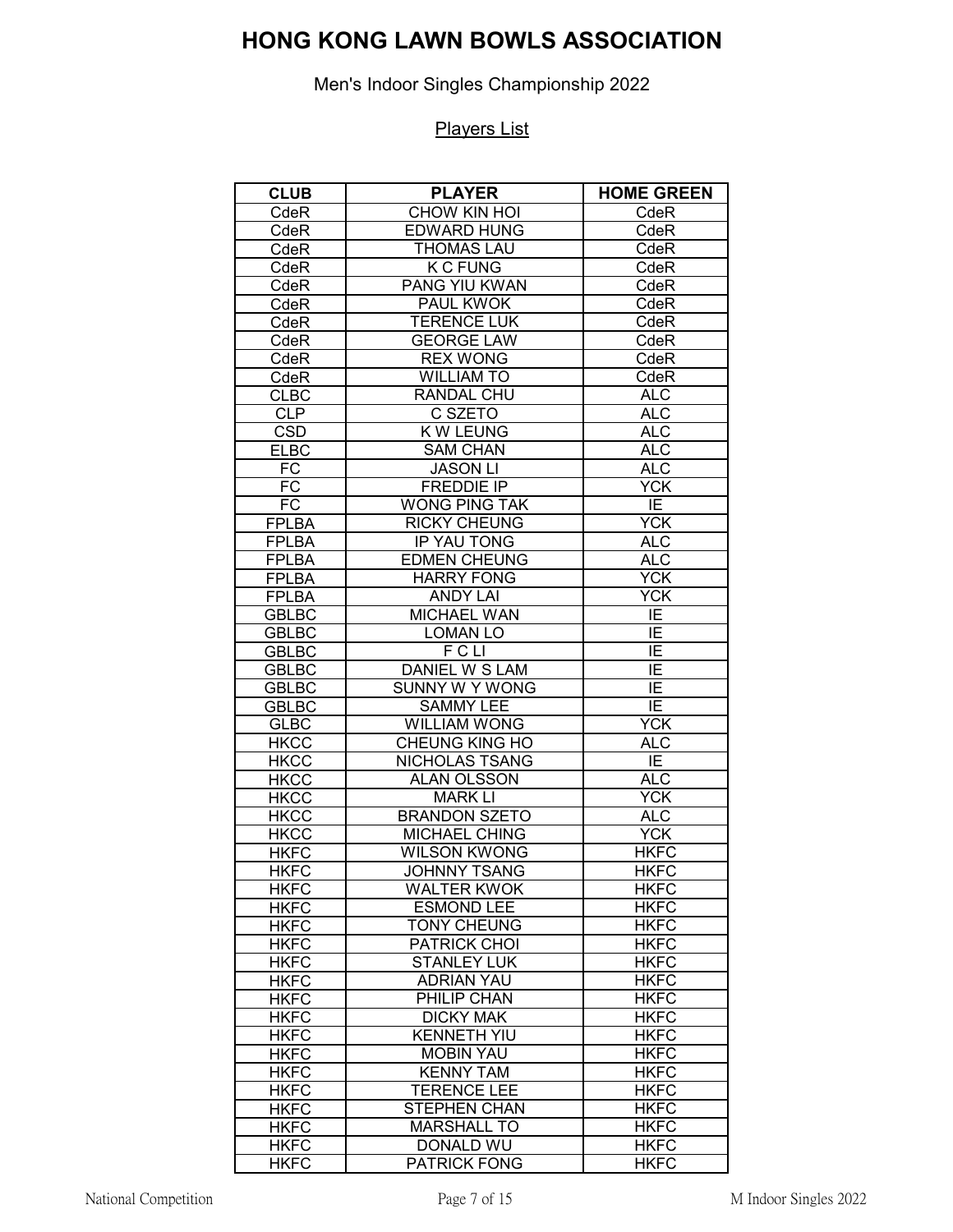Men's Indoor Singles Championship 2022

| <b>CLUB</b>  | <b>PLAYER</b>           | <b>HOME GREEN</b> |
|--------------|-------------------------|-------------------|
| <b>HKFC</b>  | <b>STEPHEN SY</b>       | <b>HKFC</b>       |
| <b>HKFC</b>  | $\overline{M}$ S CHUNG  | <b>HKFC</b>       |
| <b>HKFC</b>  | <b>EDMOND CHAN</b>      | <b>HKFC</b>       |
| <b>HKFC</b>  | <b>WARREN CHEUNG</b>    | <b>HKFC</b>       |
| <b>HKFC</b>  | C T WONG                | <b>HKFC</b>       |
| <b>HKFC</b>  | <b>CLFUNG</b>           | <b>HKFC</b>       |
| <b>HKFC</b>  | <b>KEN WEN</b>          | <b>HKFC</b>       |
| <b>HKFC</b>  | <b>FRANKIE SIU</b>      | <b>HKFC</b>       |
| <b>HKFC</b>  | <b>KELVIN SIU</b>       | <b>HKFC</b>       |
| <b>HKFC</b>  | <b>IAN YAU</b>          | <b>HKFC</b>       |
| <b>HKFC</b>  | <b>WAGNER CHAN</b>      | <b>HKFC</b>       |
| <b>HKFC</b>  | <b>KEN FONG</b>         | <b>HKFC</b>       |
| <b>HKFC</b>  | <b>BARRY HO</b>         | <b>HKFC</b>       |
| <b>HKFC</b>  | <b>DEXTER CHAN</b>      | <b>HKFC</b>       |
| <b>HKFC</b>  | <b>RAYMOND AU</b>       | <b>HKFC</b>       |
| <b>HKFC</b>  | <b>DAVID CHIU</b>       | <b>HKFC</b>       |
| <b>HKFC</b>  | <b>HERON LAU</b>        | <b>HKFC</b>       |
| <b>HKFC</b>  | <b>KEVIN FUNG</b>       | <b>HKFC</b>       |
| <b>HKFC</b>  | <b>THOMAS TAM</b>       | <b>HKFC</b>       |
| <b>HKFC</b>  | <b>BERNARD YOUNG</b>    | <b>HKFC</b>       |
| <b>HKFC</b>  | <b>KENNETH FUNG</b>     | <b>HKFC</b>       |
| <b>HKFC</b>  | PETER CHOW              | <b>HKFC</b>       |
| <b>HKFC</b>  | RAPHAEL CHAN            | <b>HKFC</b>       |
| <b>HKFC</b>  | Y S LEUNG               | <b>HKFC</b>       |
| <b>HKFC</b>  | PHILIP SZE              | <b>HKFC</b>       |
| <b>HKPBC</b> | <b>CHARLES LEUNG</b>    | <b>POC</b>        |
| <b>HKPBC</b> | LEE SZE CHUNG           | <b>POC</b>        |
| <b>HKPBC</b> | <b>DANIEL YUEN</b>      | POC               |
| <b>HKPBC</b> | <b>KENNETH WONG</b>     | POC               |
| <b>HKPBC</b> | <b>ANDY CHAN</b>        | POC               |
| <b>HKPBC</b> | <b>MARCO LEE</b>        | POC               |
| <b>HKPBC</b> | <b>ANDREW KWOK</b>      | <b>POC</b>        |
| <b>HKPBC</b> | SIMON TO                | POC               |
| <b>HKPBC</b> | <b>DEREK CHAN</b>       | <b>POC</b>        |
| <b>HKPBC</b> | <b>SEAN CHAN</b>        | <b>POC</b>        |
| <b>HKSAP</b> | <b>SAM TONG</b>         | <b>YCK</b>        |
| <b>HKYDT</b> | REX <sub>LO</sub>       | <b>ALC</b>        |
| <b>HKYDT</b> | <b>DESMOND LAI</b>      | <b>ALC</b>        |
| <b>HKYDT</b> | <b>QUENTON IP</b>       | <b>SBI</b>        |
| <b>HKYDT</b> | <b>ARNOLD LEUNG</b>     | ALC               |
| <b>HKYDT</b> | <b>CHARLES SO</b>       | $AL\overline{C}$  |
| <b>HKYDT</b> | <b>HEIDEN LEUNG</b>     | <b>ALC</b>        |
| <b>HKYDT</b> | <b>LANGLEY AU YEUNG</b> | IE                |
| <b>HKYDT</b> | <b>LYNDON SHAM</b>      | <b>ALC</b>        |
| <b>HKYDT</b> | <b>LONGINUS HA</b>      | IE                |
| <b>ILBC</b>  | <b>NG KWOK TSEW</b>     | $\overline{E}$    |
| <b>ILBC</b>  | WONG YIU HUNG           | IE                |
| <b>ILBC</b>  | CHIU CHUN HUNG          | <b>ALC</b>        |
| <b>ILBC</b>  | <b>KENNETH SO</b>       | <b>ALC</b>        |
| <b>IRC</b>   | <b>RAYMOND CHAN</b>     | IE.               |
| <b>IRC</b>   | <b>K C CHING</b>        | <b>ALC</b>        |
| <b>KBGC</b>  | PETE LEUNG              | <b>ALC</b>        |
| <b>KBGC</b>  | <b>NIK CHEUNG</b>       | <b>YCK</b>        |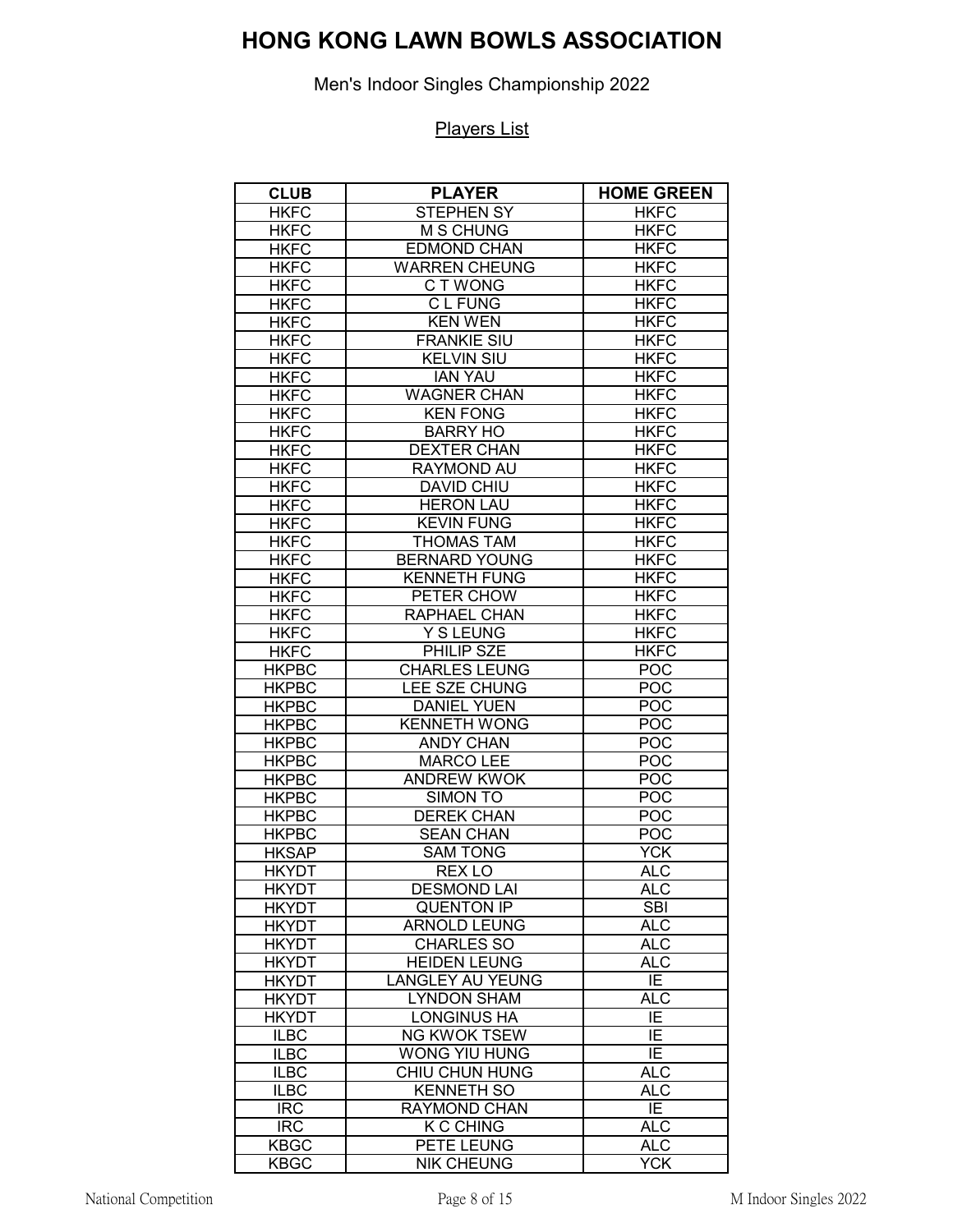Men's Indoor Singles Championship 2022

| <b>CLUB</b>                | <b>PLAYER</b>                      | <b>HOME GREEN</b>        |
|----------------------------|------------------------------------|--------------------------|
| <b>KBGC</b>                | CHRIS CHOW L.K.                    | ALC                      |
| <b>KBGC</b>                | <b>JOHN LAU</b>                    | <b>ALC</b>               |
| <b>KCC</b>                 | <b>JAMES PO</b>                    | <b>ALC</b>               |
| <b>KCC</b>                 | <b>BL CHEUNG</b>                   | <b>ALC</b>               |
| <b>KCC</b>                 | PO TING HEI                        | <b>ALC</b>               |
| KCC                        | <b>JERRY NG</b>                    | ALC                      |
| <b>KCC</b>                 | <b>SEBASTIAN CHEUNG</b>            | <b>ALC</b>               |
| <b>KCC</b>                 | <b>KEN K K CHAN</b>                | ALC                      |
| <b>KCC</b>                 | <b>ARTHUR LAM</b>                  | <b>ALC</b>               |
| <b>KFLBC</b>               | YAU KWOK KEUNG                     | <b>YCK</b>               |
| <b>KFLBC</b>               | <b>KELVIN LIU</b>                  | $\overline{YCK}$         |
| <b>LCN</b>                 | <b>HENRY WONG</b>                  | <b>ALC</b>               |
| <b>LCN</b>                 | <b>TIM CHAN</b>                    | <b>ALC</b>               |
| <b>SBI</b>                 | <b>BENJAMIN KEUNG</b>              | $\overline{SBI}$         |
| <b>SBI</b>                 | <b>HUNG KIN HO</b>                 | <b>SBI</b>               |
| <b>SBI</b>                 | <b>KEN WONG</b>                    | <b>SBI</b>               |
| <b>SBI</b>                 | MITCHELL IP                        | <b>SBI</b>               |
| <b>SBI</b>                 | <b>CY CHENG</b>                    | <b>SBI</b>               |
| <b>SBI</b>                 | <b>STEPHEN NG</b>                  | <b>SBI</b>               |
| <b>SBI</b>                 | <b>ALEX LEUNG</b>                  | <b>SBI</b>               |
| <b>SBI</b>                 | PETER HEVICON                      | <b>SBI</b>               |
| <b>SBI</b>                 | Y.Y. WONG                          | <b>SBI</b>               |
| <b>SBI</b>                 | <b>EDWARD TSUI</b>                 | <b>SBI</b>               |
| <b>SBI</b>                 | <b>WILSON POON</b>                 | $\overline{SB}$          |
| <b>SBI</b>                 | PETER KW CHAN                      | <b>SBI</b>               |
| <b>SBI</b>                 | <b>ERIC WONG</b>                   | <b>SBI</b>               |
| <b>SBI</b>                 | <b>B</b> MA                        | <b>SBI</b>               |
| <b>SBI</b>                 | <b>BEN KWAN</b>                    | <b>SBI</b>               |
| <b>SBI</b>                 | YUNG CHI HANG                      | <b>SBI</b>               |
| $\overline{SB}$            | <b>MICHAEL YEUNG</b>               | $\overline{\text{SB}}$   |
| <b>SBI</b>                 | <b>FRED MAN</b>                    | <b>SBI</b>               |
| <b>SBI</b>                 | <b>BILLY FUNG</b>                  | <b>SBI</b>               |
| <b>SBI</b>                 | <b>JOHNNY KWAN</b>                 | <b>SBI</b>               |
| <b>SBI</b>                 | <b>ALEX WEN</b>                    | <b>SBI</b>               |
| <b>SBI</b>                 | <b>JASON LANG</b>                  | $\overline{\text{SB}}$   |
| <b>SBI</b>                 | <b>GEORGE CHAN</b>                 | <b>SBI</b>               |
| <b>SBI</b>                 | <b>HOWARD LAI</b>                  | <b>SBI</b>               |
| SBI                        | LUI CHIN HONG<br><b>HINSON LAU</b> | <b>SBI</b><br><b>ALC</b> |
| <b>SBSC</b>                | <b>SUNNY PANG</b>                  | <b>ALC</b>               |
| <b>SBSC</b><br><b>SBSC</b> | <b>STEPHEN LI</b>                  | <b>ALC</b>               |
| <b>SBSC</b>                | <b>ANDY NGAI</b>                   | <b>ALC</b>               |
| <b>SBSC</b>                | <b>ALBERT WONG</b>                 | <b>ALC</b>               |
| <b>SBSC</b>                | <b>KENNETH WONG</b>                | <b>ALC</b>               |
| <b>STSA</b>                | <b>MARK MAK</b>                    | <b>YCK</b>               |
| <b>STSA</b>                | W H CHAU                           | YCK                      |
| <b>STSA</b>                | <b>EDDIE SO</b>                    | <b>YCK</b>               |
| <b>STSA</b>                | <b>EDDY FAN</b>                    | <b>YCK</b>               |
| <b>STSA</b>                | <b>KENNY SO</b>                    | YCK                      |
| <b>STSA</b>                | <b>RAY LEUNG</b>                   | <b>YCK</b>               |
| <b>TKOBC</b>               | <b>WILBERT LEUNG</b>               | <b>ALC</b>               |
| <b>TKOBC</b>               | <b>SINGH BOOTA</b>                 | <b>YCK</b>               |
| <b>TKOBC</b>               | <b>KONG CHI MING</b>               | <b>ALC</b>               |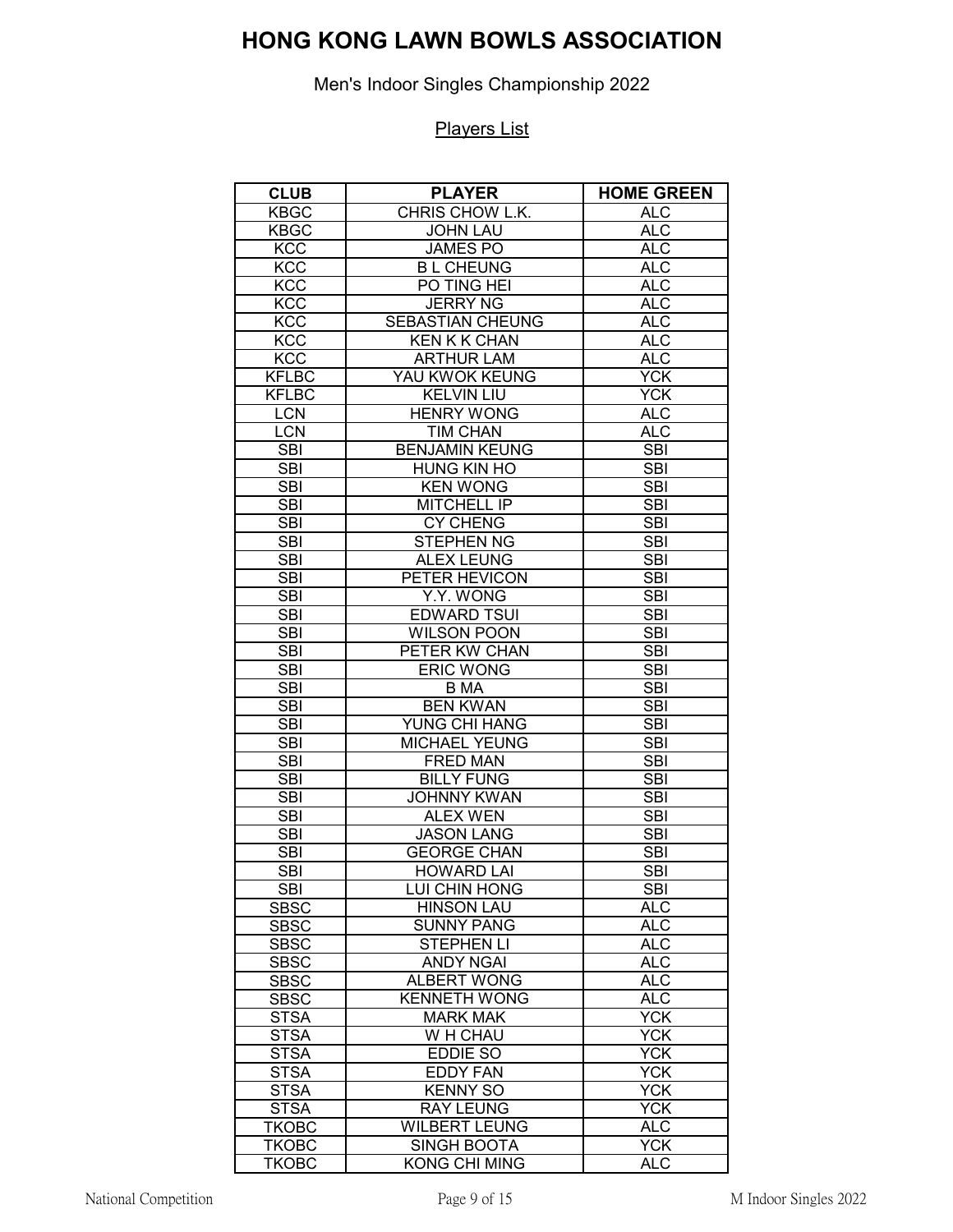Men's Indoor Singles Championship 2022

| <b>CLUB</b>  | <b>PLAYER</b>           | <b>HOME GREEN</b> |
|--------------|-------------------------|-------------------|
| <b>TKOBC</b> | <b>CANNY CHEUNG</b>     | E                 |
| <b>TKOBC</b> | <b>KELVIN YEUNG</b>     | <b>ALC</b>        |
| <b>TKOBC</b> | <b>WONG WING FAI</b>    | <b>ALC</b>        |
| <b>TKOBC</b> | <b>TOMMY WONG</b>       | <b>ALC</b>        |
| <b>TMSA</b>  | <b>RAYMOND NGO</b>      | <b>ALC</b>        |
| <b>TMSA</b>  | <b>CHARLES C Y CHAN</b> | ΙE                |
| <b>TMSA</b>  | <b>YIP SHIU CHUNG</b>   | <b>YCK</b>        |
| <b>TMSA</b>  | <b>DOUGLAS CHEN</b>     | <b>ALC</b>        |
| <b>TPLBC</b> | <b>CHENG SHIU TING</b>  | $\overline{YCK}$  |
| <b>TPLBC</b> | <b>ALBERT LEUNG</b>     | YCK               |
| <b>TPLBC</b> | <b>JOSEPH YEUNG</b>     | $\overline{YCK}$  |
| <b>TPLBC</b> | <b>COOGAN AU</b>        | <b>YCK</b>        |
| <b>TVLBC</b> | <b>JOHNSON CHAN</b>     | E                 |
| <b>TVLBC</b> | <b>CALVIN CHAN</b>      | <b>ALC</b>        |
| <b>TVLBC</b> | <b>TERENCE CHEUNG</b>   | <b>ALC</b>        |
| <b>TVLBC</b> | <b>ALEX CHAN</b>        | <b>ALC</b>        |
| <b>TVLBC</b> | <b>WILSON LI</b>        | <b>ALC</b>        |
| <b>VLBC</b>  | <b>AUGUSTINE LAI</b>    | <b>ALC</b>        |
| <b>VLBC</b>  | <b>WALLACE LAM</b>      | <b>ALC</b>        |
| <b>VLBC</b>  | <b>C S TAM</b>          | $\overline{E}$    |
| <b>VLBC</b>  | <b>ANDY MA</b>          | <b>ALC</b>        |
| <b>VLBC</b>  | <b>WOODY YU</b>         | <b>ALC</b>        |
| <b>WISC</b>  | <b>TOMMY FUNG</b>       | <b>ALC</b>        |
| <b>WISC</b>  | <b>DARREN LEE</b>       | <b>YCK</b>        |
| <b>WISC</b>  | <b>DERRICK HO</b>       | ΙE                |
| <b>YLLBC</b> | O B ADEM                | <b>YCK</b>        |
| <b>YLLBC</b> | T P CHOI                | $\overline{YCK}$  |
| <b>YLLBC</b> | <b>ALEX KWONG</b>       | <b>YCK</b>        |
| <b>YLLBC</b> | <b>ANTHONY WONG</b>     | <b>YCK</b>        |
| <b>YLLBC</b> | PAUL N H LEE            | YCK               |
| <b>YLLBC</b> | <b>JAMES HON</b>        | <b>YCK</b>        |
| <b>YLLBC</b> | <b>WILLIE WONG</b>      | YCK               |
| <b>YLLBC</b> | W T TSO                 | <b>YCK</b>        |
| <b>YLLBC</b> | <b>KF CHUNG</b>         | <b>YCK</b>        |
| <b>YLLBC</b> | <b>WILLIAM LAM</b>      | <b>YCK</b>        |
| <b>YLLBC</b> | FUK MING YIU            | <b>YCK</b>        |
| <b>YLLBC</b> | <b>TERRENCE TAM</b>     | <b>YCK</b>        |
| <b>YLLBC</b> | <b>CYYU</b>             | YCK               |
| <b>YLLBC</b> | <b>AARON MAN</b>        | <b>YCK</b>        |
| <b>YLLBC</b> | <b>BEN LAI</b>          | <b>YCK</b>        |
|              | Total                   | 252               |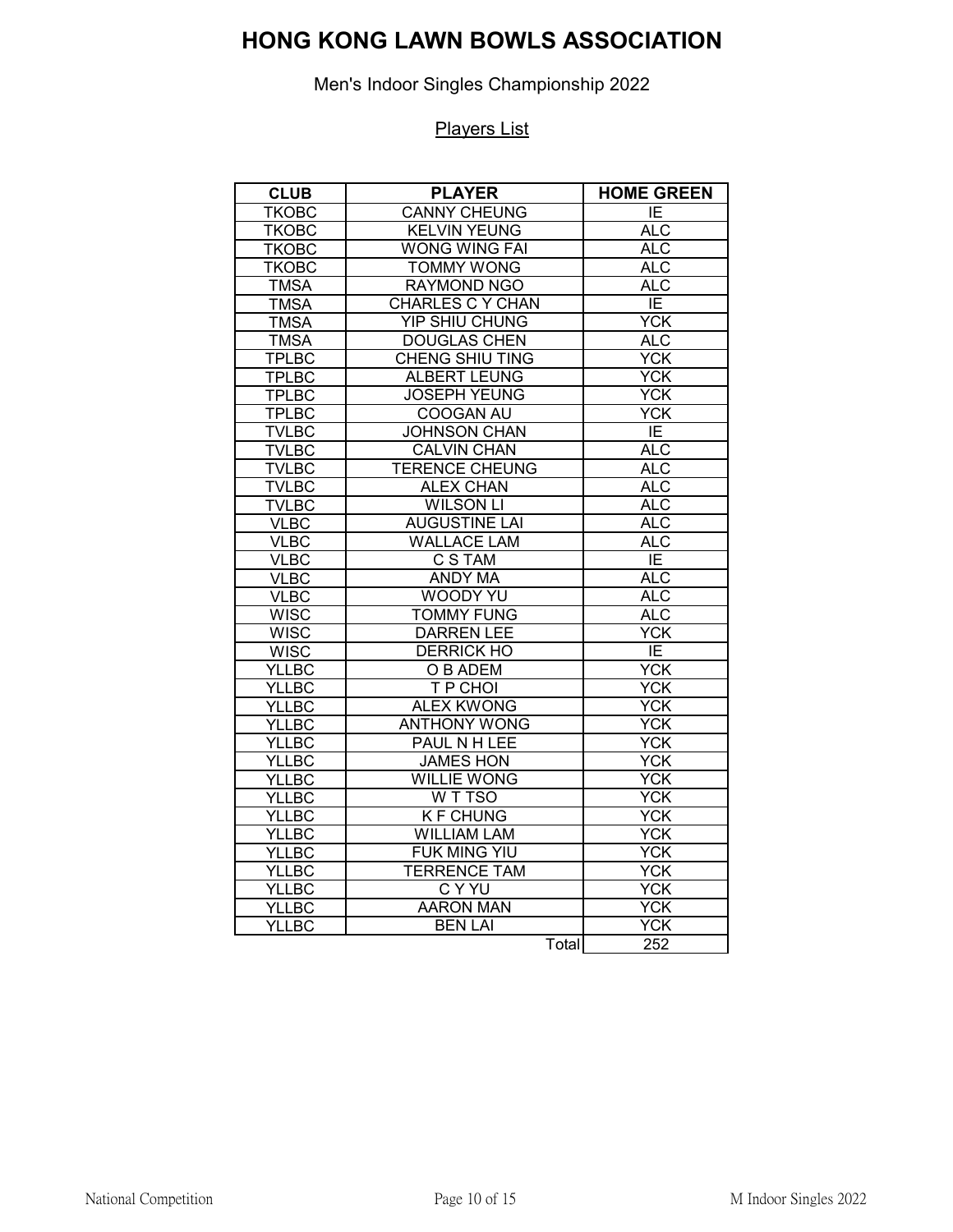|            |                                 | Match Date & Time Submission Deadline: 18 May, 2022 |  |                                          |              |                                                          |                                  |  |  |
|------------|---------------------------------|-----------------------------------------------------|--|------------------------------------------|--------------|----------------------------------------------------------|----------------------------------|--|--|
| Round 1    |                                 |                                                     |  | <b>Completion Deadline: 1 June, 2022</b> |              |                                                          |                                  |  |  |
| Ref        | Player                          | Club                                                |  | Plaver                                   | Club         | Venue & time                                             | <b>Results</b>                   |  |  |
| 101        | <b>WAGNER CHAN</b>              | <b>HKFC</b>                                         |  | <b>V TERENCE CHEUNG</b>                  | TVLBC        | HKFC (7pm, 1 June)                                       | 3:12,6:9                         |  |  |
| 102        | AUGUSTINE LAI                   | VLBC                                                |  | <b>KENNETH WONG</b>                      | SBSC         | ALC (7pm, 23 May)                                        | 10:9, 7:11, 3:1                  |  |  |
| 103        | <b>SAM TONG</b>                 | HKSAP                                               |  | K C CHING                                | IRC          | Venue changed to IE<br>(10am, 20 May)                    | 3:12, 10:5, 0:6                  |  |  |
| 104        | WILBERT LEUNG                   | ТКОВС                                               |  | W T TSO                                  | YLLBC        | ALC (2pm, 15 May)                                        | 9:7, 6:6                         |  |  |
| 105        | <b>DEREK CHAN</b>               | <b>HKPBC</b>                                        |  | JASON LANG                               | SBI          | Venue changed to SBI<br>(10:30am, 29 May)                | 8:2, 4:10, 3:0                   |  |  |
| 106        | WARREN CHEUNG                   | HKFC                                                |  | <b>MARK MAK</b>                          | STSA         | HKFC (7pm, 20 May)                                       | 9:5, 13:6                        |  |  |
| 107        | <b>JAMES PO</b>                 | KCC                                                 |  | <b>MARCO LEE</b>                         | <b>HKPBC</b> | ALC (8pm, 26 May)                                        | 15:29:2                          |  |  |
| 108        | WOODY YU                        | <b>VLBC</b>                                         |  | <b>ANDREW KWOK</b>                       | <b>HKPBC</b> | Venue changed to POC<br>(7pm, 13 May)                    | 1:15, 3:11                       |  |  |
| 109        | ALEX WEN                        | SBI                                                 |  | TONY CHEUNG                              | HKFC         | SBI (11am, 7 May)                                        | 3:9,4:9                          |  |  |
| 110        | <b>MARSHALL TO</b>              | <b>HKFC</b>                                         |  | TONY CHOK                                | $_{\rm CCC}$ | HKFC (3pm, 24 May)                                       | Away side withdraw               |  |  |
| 111        | YIP SHIU CHUNG                  | <b>TMSA</b>                                         |  | <b>K F CHUNG</b>                         | YLLBC        | YCK (8pm, 4 May)                                         | 3:9, 6:8                         |  |  |
| 112        | YUNG CHI HANG                   | SBI                                                 |  | CHAN KA YUE                              | $_{\rm CCC}$ | SBI (7pm, 15 May)                                        | 3:8, 3:6                         |  |  |
| 113        | NONTY LAU                       | AYFP                                                |  | <b>JUDE YEUNG</b>                        | ABC          | Venue changed to IE                                      | 3:11, 3:9                        |  |  |
| 114        | <b>STEPHEN LI</b>               | <b>SBSC</b>                                         |  | <b>KEN K K CHAN</b>                      | KCC          | (9am, 22 May)<br>ALC (8am, 2 May)                        | 5:11, 3:7                        |  |  |
| 115        | CHRIS CHOW L.K.                 | <b>KBGC</b>                                         |  | NG KWOK TSEW                             | ILBC         | ALC (9am, 28 May)                                        | 10:5, 13:5                       |  |  |
| 116        | ANDY CHAN                       | HKPBC                                               |  | WONG PING TAK                            | FC           | POC (2pm, 4 May)                                         | 10:3, 10:3                       |  |  |
| 117        |                                 |                                                     |  | <b>NELSON WAN</b>                        |              | <b>HKFC</b>                                              | Home side withdraw               |  |  |
|            | DONALD WU                       | HKFC                                                |  |                                          | CCC          | YCK (4pm, 17 May)                                        | 14:3; 5:12; 4:2                  |  |  |
| 118        | <b>BEN LAI</b>                  | YLLBC                                               |  | <b>REX LO</b>                            | HKYDT        |                                                          |                                  |  |  |
| 119        | KELVIN SIU                      | <b>HKFC</b>                                         |  | <b>KENNY SO</b>                          | STSA         | HKFC (11am, 22 May)                                      | 2:12,7:8                         |  |  |
| 120        | CHARLES C Y CHAN                | TMSA                                                |  | <b>JERRY NG</b>                          | KCC          | IΕ                                                       | Home side withdraw               |  |  |
| 121        | CHUI KAM                        | CdeR                                                |  | COOGAN AU                                | TPLBC        | CdeR (7pm, 17 May)                                       | 10:2, 6:5                        |  |  |
| 122        | <b>REX WONG</b>                 | CdeR                                                |  | PETER HEVICON                            | SBI          | CdeR (7pm, 23 May)                                       | 13:7,8:2                         |  |  |
| 123        | JOHNNY KWAN                     | SBI                                                 |  | <b>MOBIN YAU</b>                         | HKFC         | SBI (8pm, 18 May)                                        | 12:12, 3:8                       |  |  |
| 124        | PHILIP SZE                      | <b>HKFC</b>                                         |  | <b>CY CHENG</b>                          | SBI          | HKFC (4pm, 26 May)                                       | 8:8, 12:6                        |  |  |
| 125        | <b>HARRY FONG</b>               | <b>FPLBA</b>                                        |  | <b>SAM CHAN</b>                          | <b>ELBC</b>  | Venue changed to ALC<br>(4pm, 16 May)                    | 15:2, 9:4                        |  |  |
| 126        | RAY LEUNG                       | <b>STSA</b>                                         |  | CHEUNG KING HO                           | HKCC         | YCK (10am, 6 May)                                        | 8:6, 5:12, 3:1                   |  |  |
| 127        | PATRICK FONG                    | <b>HKFC</b>                                         |  | PATRICK CHOI                             | HKFC         | HKFC (10am, 25 May)                                      | 9:13, 4:8                        |  |  |
| 128        | <b>STANLEY LAI</b>              | CCC                                                 |  | <b>BOBBY WONG</b>                        | <b>BFC</b>   | CCC (3pm, 4 May)                                         | 12:1, 9:4                        |  |  |
| 129        | ALEX CHAN                       | <b>TVLBC</b>                                        |  | <b>DENNIS YIU</b>                        | ccc          | ALC (7pm, 3 May)                                         | 9:5, 5:9, 1:2                    |  |  |
| 130        | CHENG SHIU TING                 | TPLBC                                               |  | P F WONG                                 | CdeR         | YCK (4pm, 9 May)                                         | 6:6, 3:9                         |  |  |
| 131        | LEE KA HO                       | CCC                                                 |  | <b>MARK LI</b>                           | HKCC         | CCC (7pm, 24 May)                                        | 14:4, 14:2                       |  |  |
| 132        | SEBASTIAN CHEUNG                | KCC                                                 |  | <b>RAYMOND NGO</b>                       | TMSA         | ALC (7pm, 29 May)                                        | 9:7, 11:0                        |  |  |
| 133        | <b>AARON MAN</b>                | <b>YLLBC</b>                                        |  | <b>BL CHEUNG</b>                         | KCC          | YCK (4pm, 6 May)                                         | 13:2, 9:9                        |  |  |
| 134        | <b>HINSON LAU</b>               | <b>SBSC</b>                                         |  | <b>ALAN OLSSON</b>                       | HKCC         | ALC (8pm, 1 June)                                        | 9:7, 9:2                         |  |  |
| 135        | <b>KENNY HO</b>                 | <b>BFC</b>                                          |  | <b>FERRICK WAN</b>                       | $_{\rm CCC}$ | IΕ                                                       | Away side withdraw               |  |  |
| 136        | C Y YU                          | <b>YLLBC</b>                                        |  | v LONGINUS HA                            | <b>HKYDT</b> | <b>YCK</b>                                               | Home side withdraw               |  |  |
| 137        | YIU KIN LAM                     | <b>BFC</b>                                          |  | <b>v JAMES HON</b>                       | <b>YLLBC</b> | ALC                                                      | Away side withdraw               |  |  |
| 138        | C L FUNG                        | HKFC                                                |  | <b>RAYMOND AU</b>                        | HKFC         | HKFC (7pm, 27 May)                                       | 6:8, 6:10                        |  |  |
|            |                                 |                                                     |  |                                          |              | YCK (7pm, 23 May)                                        |                                  |  |  |
| 139<br>140 | <b>EDDY FAN</b><br>DOUGLAS CHEN | STSA<br>TMSA                                        |  | JOHNNY TSANG<br><b>RAYMOND HO</b>        | HKFC<br>CdeR | Venue changed to CdeR                                    | 5:8, 6:7<br>9:8, 3:12, 1:2       |  |  |
| 141        | JOSEPH YEUNG                    | TPLBC                                               |  | PAUL KWOK                                | CdeR         | $(7:30 \text{pm}, 1 \text{ Jun})$<br>YCK (7pm, 29 April) | 9:2, 6:10, 2:1                   |  |  |
| 142        | C T WONG                        | HKFC                                                |  | YORK MOK                                 | $_{\rm CCC}$ | HKFC (7pm, 30 May)                                       | Away side withdraw               |  |  |
| 143        | <b>KEN WONG</b>                 | SBI                                                 |  | <b>JOHN LAU</b>                          | KBGC         | SBI (2pm, 18 May)                                        | 10:2, 9:4                        |  |  |
| 144        | <b>GEORGE CHAN</b>              | SBI                                                 |  | Bye                                      |              | SBI                                                      |                                  |  |  |
| 145        | <b>DARREN LEE</b>               | <b>WISC</b>                                         |  | KONG CHI MING                            | ТКОВС        | YCK (7pm, 15 May)                                        | 4:11, 4:9                        |  |  |
| 146        | <b>BARRY HO</b>                 |                                                     |  | TOMMY WONG                               | ТКОВС        | HKFC (2pm, 4 May)                                        |                                  |  |  |
|            |                                 | HKFC                                                |  |                                          |              | SBI                                                      | 13:2, 11:4<br>Home side withdraw |  |  |
| 147        | BILLY FUNG                      | SBI<br>CCC                                          |  | <b>FRANKIE SIU</b><br><b>SIMON TO</b>    | HKFC         | CCC (10am, 7 May)                                        | 9:5, 8:4                         |  |  |
| 148        | ANTHONY SO                      |                                                     |  |                                          | НКРВС        |                                                          |                                  |  |  |
| 149        | ALBERT LEUNG                    | TPLBC                                               |  | THOMAS LAU                               | CdeR         | YCK (5pm, 13 May)                                        | 6:7,6:6                          |  |  |
| 150        | <b>GARY PUN</b>                 | $_{\rm CCC}$                                        |  | FUK MING YIU                             | YLLBC        | CCC (2pm, 24 May)                                        | 14:3, 14:0                       |  |  |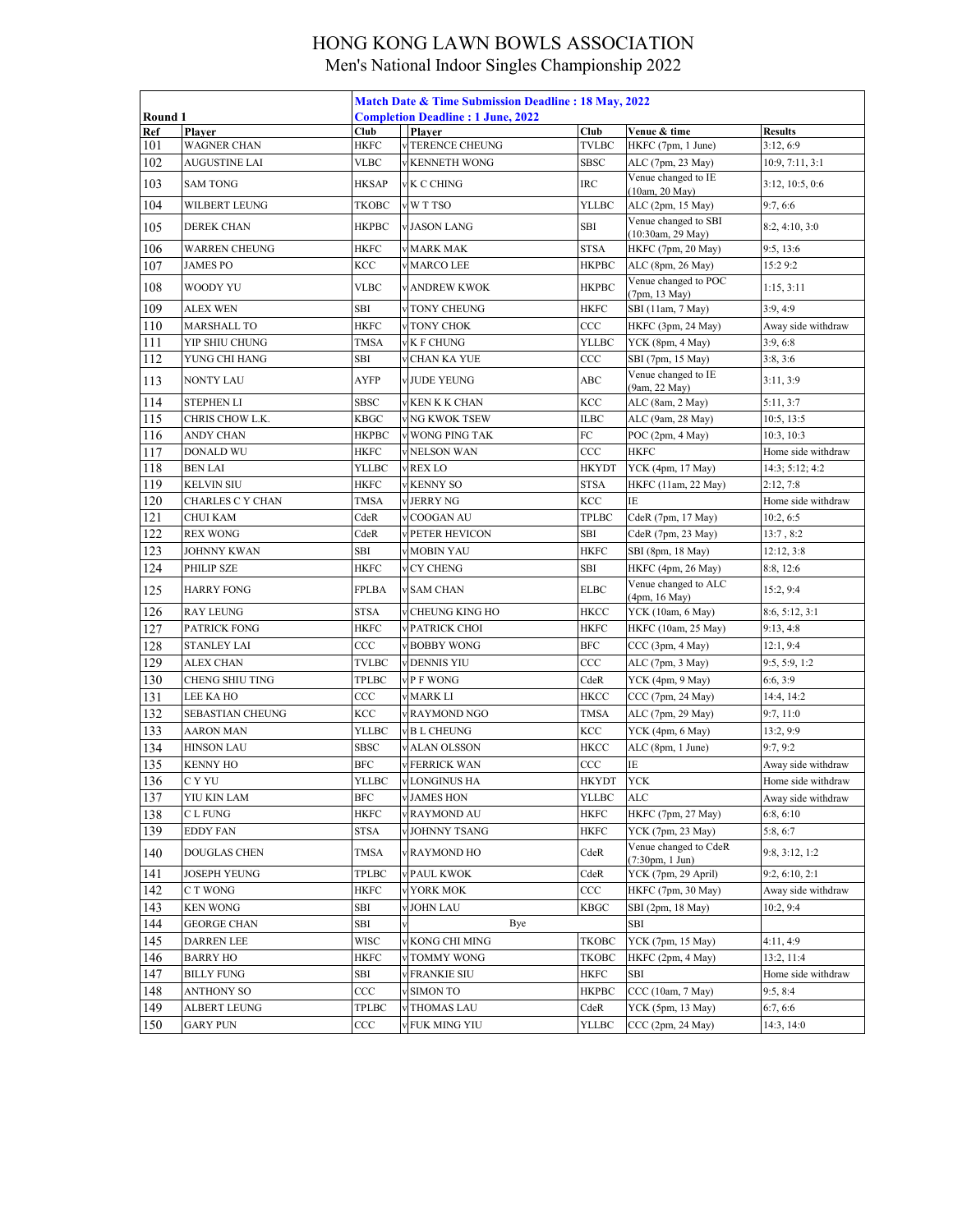|            |                       | Match Date & Time Submission Deadline: 18 May, 2022 |  |                                          |              |                                          |                              |  |  |
|------------|-----------------------|-----------------------------------------------------|--|------------------------------------------|--------------|------------------------------------------|------------------------------|--|--|
| Round 1    |                       |                                                     |  | <b>Completion Deadline: 1 June, 2022</b> |              |                                          |                              |  |  |
| Ref<br>151 | Plaver<br>K C FUNG    | Club<br>CdeR                                        |  | Player<br><b>VLAU CHING KWOK</b>         | Club<br>AYFP | Venue & time<br>CdeR (7pm, 24 May)       | <b>Results</b><br>12:3, 10:6 |  |  |
| 152        | ANDY HUI              | <b>BFC</b>                                          |  | Bye                                      |              | ALC                                      |                              |  |  |
| 153        | <b>ERIC WONG</b>      | SBI                                                 |  | <b>MENDEL NG</b>                         | CCC          | SBI (3pm, 27 May)                        | 10:8, 4:10, 0:8              |  |  |
| 154        | FREDDIE IP            | FC                                                  |  | <b>VLEE SZE CHUNG</b>                    | НКРВС        | YCK (8pm, 18 May)                        | 8:3, 12:3                    |  |  |
| 155        | <b>CHARLES SO</b>     | <b>HKYDT</b>                                        |  | PATRICK HO                               | CCC          | ALC (7pm, 16 May)                        | 9:3, 9:0                     |  |  |
| 156        | <b>RON CHEUNG</b>     | CdeR                                                |  | <b>KEN FONG</b>                          | HKFC         | CdeR (7pm, 27 May)                       | 5:9, 4:10                    |  |  |
| 157        | WALLACE LAM           | <b>VLBC</b>                                         |  | ARNOLD LEUNG                             | HKYDT        | ALC (3pm, 15 May)                        | 6:7,2:10                     |  |  |
| 158        | LYNDON SHAM           | <b>HKYDT</b>                                        |  | <b>KEN WEN</b>                           | <b>HKFC</b>  | Venue changed to HKFC<br>(3pm, 22 May)   | 9:2,7:5                      |  |  |
| 159        | EDMOND CHAN           | <b>HKFC</b>                                         |  | B MA                                     | SBI          | HKFC (10am, 16 May)                      | 7:3, 9:2                     |  |  |
| 160        | <b>DANIEL LEONG</b>   | CCC                                                 |  | <b>SINGH BOOTA</b>                       | <b>TKOBC</b> | CCC (7:30pm, 17 May)                     | 7:9, 6:7                     |  |  |
| 161        | <b>BRONSON FUNG</b>   | CCC                                                 |  | <b>ALEX NG</b>                           | $_{\rm CCC}$ | CCC (7pm, 19 May)                        | Away side withdraw           |  |  |
| 162        | W H CHAU              | <b>STSA</b>                                         |  | ANDY NGAI                                | SBSC         | YCK (8pm, 12 May)                        | 7:6, 15:2                    |  |  |
| 163        | PETE LEUNG            | <b>KBGC</b>                                         |  | <b>KENNETH SO</b>                        | ILBC         | ALC (7pm , 20 May)                       | 8:6, 7:2                     |  |  |
| 164        | <b>HOWARD POON</b>    | CCC                                                 |  | Bye                                      |              |                                          |                              |  |  |
| 165        | <b>JASON LI</b>       | ${\rm FC}$                                          |  | V LOMAN LO                               | GBLBC        | ALC (7pm, 16 May)                        | 5:11, 10:9, 3:1              |  |  |
| 166        | DANIEL W S LAM        | GBLBC                                               |  | PETER KW CHAN                            | SBI          | IE (6pm, 23 May)                         | 7:9, 10:3, 4:3               |  |  |
| 167        | <b>ROBIN CHOK</b>     | CCC                                                 |  | <b>KEVIN FUNG</b>                        | HKFC         | CCC (3pm, 1 June)                        | 7:4, 9:4                     |  |  |
| 168        | PERCY CHAN            | <b>BFC</b>                                          |  | <b>WILSON LI</b>                         | TVLBC        | ALC (7pm, 27 May)                        | 9:3, 4:10, 1:3               |  |  |
| 169        | <b>KENNY TAM</b>      | <b>HKFC</b>                                         |  | V PO TING HEI                            | KCC          | HKFC (7pm, 29 May)                       | 6:6, 10:3                    |  |  |
| 170        | <b>STEPHEN SY</b>     | HKFC                                                |  | <b>ALEX KWONG</b>                        | YLLBC        | HKFC (10am, 14 May)                      | 13:3, 12:2                   |  |  |
| 171        | <b>WILLIE WONG</b>    | YLLBC                                               |  | <b>HOWARD LAI</b>                        | SBI          | YCK (8pm, 29 Apr)                        | 11:2;11:5                    |  |  |
| 172        | <b>RANDAL CHU</b>     | CLBC                                                |  | <b>SIMON YAU</b>                         | BFC          | ALC (8pm, 3 May)                         | 4:12, 4:15                   |  |  |
| 173        | <b>BENJAMIN KEUNG</b> | SBI                                                 |  | IP YAU TONG                              | FPLBA        | SBI (7pm, 11 May)                        | 6:11, 8:6, 3:5               |  |  |
| 174        | K W LEUNG             | CSD                                                 |  | TIM CHAN                                 | LCN          | ALC (2pm, 13 May)                        | 8:5,11:3                     |  |  |
| 175        | MICHAEL CHING         | HKCC                                                |  | <b>ADRIAN YAU</b>                        | HKFC         | YCK (7pm, 18 May)                        | 5:8, 1:14                    |  |  |
| 176        | THOMAS TAM            | <b>HKFC</b>                                         |  | <b>KENNETH FUNG</b>                      | HKFC         | HKFC (7pm, 18 May)                       | 6:10, 10:5, 3:2              |  |  |
| 177        | <b>TOMMY FUNG</b>     | <b>WISC</b>                                         |  | <b>V JOHN CHUNG</b>                      | CCC          | ALC (2pm, 11 May)                        | 7;6,9:5                      |  |  |
| 178        | <b>WALTER KWOK</b>    | <b>HKFC</b>                                         |  | NICHOLAS TSANG                           | HKCC         | HKFC (3pm, 7 May)                        | 8:12, 8:8                    |  |  |
| 179        | ALEX LEUNG            | SBI                                                 |  | LUI CHIN HONG                            | SBI          | SBI                                      | 2:11, 8:8                    |  |  |
| 180        | HERON LAU             | <b>HKFC</b>                                         |  | v YAU KWOK KEUNG                         | KFLBC        | HKFC (2:30pm, 26 May)                    | 12:2, 13:9                   |  |  |
| 181        | WILLIAM TO            | CdeR                                                |  | <b>JOHN NG</b>                           | $_{\rm CCC}$ | CdeR (7:30pm, 24 May)                    | 7:8, 0:13                    |  |  |
| 182        | C SZETO               | <b>CLP</b>                                          |  | <b>EDMEN CHEUNG</b>                      | FPLBA        | ALC (9am, 7 May)                         | 3:8, 6:10                    |  |  |
| 183        | MICHAEL WAN           | <b>GBLBC</b>                                        |  | v JORDI LO                               | CCC          | Venue changed to CCC<br>(4:30pm, 17 May) | 1:13,2:9                     |  |  |
| 184        | MICHAEL YEUNG         | <b>SBI</b>                                          |  | WILLIAM LAM                              | YLLBC        | SBI (1pm, 6 May)                         | 5:7;7:11                     |  |  |
| 185        | <b>DEXTER CHAN</b>    | <b>HKFC</b>                                         |  | v S K WONG                               | AWASG        | HKFC (7:15pm, 23 May)                    | 4:11, 1:10                   |  |  |
| 186        | O B ADEM              | YLLBC                                               |  | <b>KELVIN LIU</b>                        | KFLBC        | YCK (4pm, 24 May)                        | 4:9, 6:10                    |  |  |
| 187        | DOMINIC CHAN          | $_{\rm CCC}$                                        |  | T P CHOI                                 | YLLBC        | CCC (11am, 18 May)                       | 10:3, 10:5                   |  |  |
| 188        | WONG YIU HUNG         | <b>ILBC</b>                                         |  | <b>v FRED MAN</b>                        | SBI          | IE (4pm, 10 May)                         | 10:4, 4:9, 1:2               |  |  |
| 189        | PHILIP CHAN           | <b>HKFC</b>                                         |  | <b>EDDIE SO</b>                          | <b>STSA</b>  | HKFC (3pm, 17 May)                       | 11:3, 8:7                    |  |  |
| 190        | KENNETH YIU           | HKFC                                                |  | CANNY CHEUNG                             | ТКОВС        | HKFC (11am, 29 May)                      | 6:9, 13:1, 3:1               |  |  |
| 191        | STANLEY LUK           | HKFC                                                |  | PETER CHOW                               | HKFC         | HKFC (3pm, 18 May)                       | 8:5, 8:2                     |  |  |
| 192        | EDWARD HUNG           | CdeR                                                |  | <b>SAMMY LEE</b>                         | GBLBC        | CdeR (11am, 29 May)                      | 13:3, 5:5                    |  |  |
| 193        | DICKY MAK             | HKFC                                                |  | <b>MIKE NG</b>                           | BFC          | HKFC (7:30pm, 16 May)                    | 7:8, 8:5, 3:3, 3:0           |  |  |
| 194        | <b>SEAN CHAN</b>      | НКРВС                                               |  | HUNG KIN HO                              | SBI          | POC (12nn, 9 May)                        | 3:8,6:6                      |  |  |
| 195        | <b>RICKY CHEUNG</b>   | FPLBA                                               |  | / ALAN LAI                               | CCC          | YCK (4pm, 19 May)                        | 5:5, 2:13                    |  |  |
| 196        | C S TAM               | <b>VLBC</b>                                         |  | <b>GEORGE LAW</b>                        | CdeR         | IE (2pm, 10 May)                         | 3:8, 5:9                     |  |  |
| 197        | ANDY MA               | <b>VLBC</b>                                         |  | <b>Y S LEUNG</b>                         | HKFC         | ALC (7pm, 11 May)                        | 1:13, 4:11                   |  |  |
| 198        | CHOW KIN HOI          | CdeR                                                |  | <b>ARTHUR LAM</b>                        | KCC          | CdeR (3pm, 20 May)                       | 9:7, 5:8, 1:3                |  |  |
| 199        | <b>BARRY LAI</b>      | ABC                                                 |  | DAVID CHIU                               | HKFC         | Venue changed to HKFC<br>(3pm, 7 May)    | 5:10, 6:3, 2:3               |  |  |
| 1100       | ERIC LAM              | BFC                                                 |  | TERENCE LUK                              | CdeR         | ALC (7:30pm, 20 May)                     | 13:0; 6:7; 3;2               |  |  |
| 1101       | CALVIN CHAN           | <b>TVLBC</b>                                        |  | SIMPSON CHANG                            | $_{\rm CCC}$ | ALC (7:15pm, 18 May)                     | 9:4, 9:2                     |  |  |
| 1102       | <b>BERNARD YOUNG</b>  | HKFC                                                |  | <b>DESMOND LAI</b>                       | HKYDT        | HKFC (11am, 2 May)                       | 13:1, 8:3                    |  |  |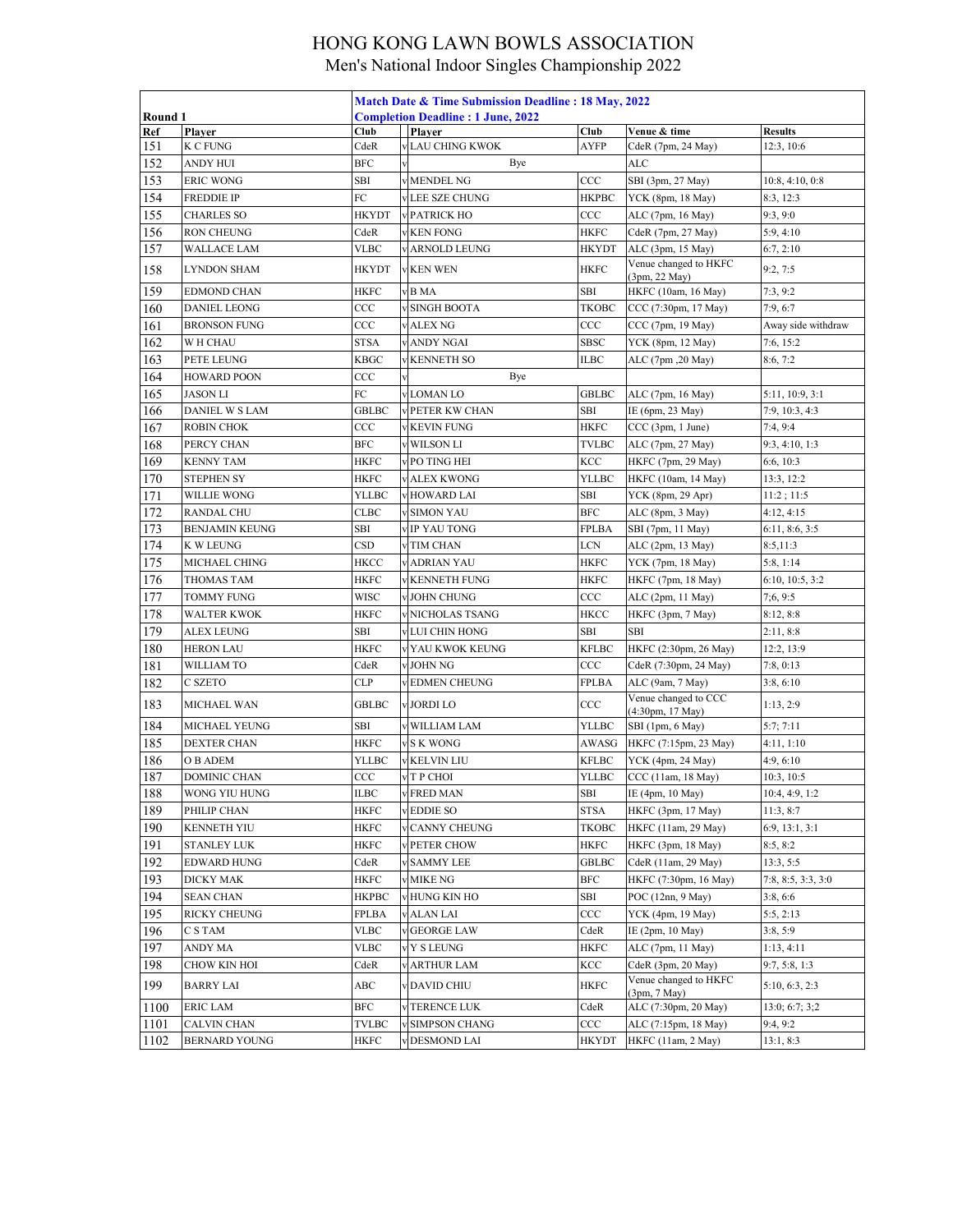|                   |                         | <b>Match Date &amp; Time Submission Deadline: 18 May, 2022</b> |                        |              |                                                            |                     |  |  |  |
|-------------------|-------------------------|----------------------------------------------------------------|------------------------|--------------|------------------------------------------------------------|---------------------|--|--|--|
| Round 1           |                         | <b>Completion Deadline: 1 June, 2022</b>                       |                        |              |                                                            |                     |  |  |  |
| Ref               | Player                  | Club                                                           | Player                 | Club         | Venue & time                                               | <b>Results</b>      |  |  |  |
| 1103              | <b>SUNNY W Y WONG</b>   | <b>GBLBC</b>                                                   | <b>ANDY LAI</b>        | <b>FPLBA</b> | IE (2pm, 10 May)                                           | 3:10, 12:6, 6:0     |  |  |  |
| 1104              | <b>WILSON POON</b>      | <b>SBI</b>                                                     | <b>v RAYMOND CHAN</b>  | <b>IRC</b>   | SBI (2pm, 4 May)                                           | 5:8, 9:8, 2:4       |  |  |  |
| 1105              | MITCHELL IP             | <b>SBI</b>                                                     | <b>v</b> M S CHUNG     | <b>HKFC</b>  | SBI (3pm, 15 May)                                          | 6:10, 8:9           |  |  |  |
| 1106              | <b>QUENTON IP</b>       | <b>HKYDT</b>                                                   | <b>v MARTIN SHAM</b>   | CCC          | SBI (3pm, 15 May)                                          | 3:10, 13:2, 5:0     |  |  |  |
| 1107              | <b>IAN YAU</b>          | <b>HKFC</b>                                                    | LO KA HING             | ABC          | HKFC (8pm, 20 May)                                         | 11:1, 8:9, 1:2      |  |  |  |
| 1108              | <b>CHARLES LEUNG</b>    | <b>HKPBC</b>                                                   | <b>HEIDEN LEUNG</b>    | <b>HKYDT</b> | Venue changed to ALC<br>(7pm, 24 May)                      | 5:10, 6:5, 1:2      |  |  |  |
| 1109              | <b>STEPHEN NG</b>       | <b>SBI</b>                                                     | <b>WILSON KWONG</b>    | <b>HKFC</b>  | SBI (7:30pm, 30 May)                                       | 4:9, 2:10           |  |  |  |
| 1110              | <b>JAMES LAW</b>        | CCC                                                            | <b>ESMOND LEE</b>      | <b>HKFC</b>  | CCC (3pm, 24 May)                                          | 9:7, 7:6            |  |  |  |
| 1111              | CHIU CHUN HUNG          | ILBC                                                           | RAPHAEL CHAN           | <b>HKFC</b>  | ALC (7:30pm, 23 May)                                       | 13:0, 8:3           |  |  |  |
| 1112              | <b>ANTHONY WONG</b>     | YLLBC                                                          | <b>TERENCE LEE</b>     | <b>HKFC</b>  | Venue changed to HKFC<br>$(5:30 \text{pm}, 1 \text{ May})$ | 1:12, 5:10          |  |  |  |
| 1113              | <b>BEN KWAN</b>         | SBI                                                            | <b>KELVIN YEUNG</b>    | <b>TKOBC</b> | SBI (7pm, 18 May)                                          | 10:2, 6:5           |  |  |  |
| 1114              | <b>DANIEL YUEN</b>      | <b>HKPBC</b>                                                   | <b>PAUL LEE</b>        | CCC          | Venue changed to CCC<br>(11am, 22 May)                     | 6:6, 4:9            |  |  |  |
| 1115              | <b>LANGLEY AU YEUNG</b> | <b>HKYDT</b>                                                   | TERRENCE TAM           | <b>YLLBC</b> | IE (7pm, 22 May)                                           | 11:5, 2:9, 3:1      |  |  |  |
| 1116              | FCLI                    | <b>GBLBC</b>                                                   | PAUL N H LEE           | <b>YLLBC</b> | IE (12nn, 26 May)                                          | 10:4, 1:11, 2:4     |  |  |  |
| 1117              | <b>BILLY NG</b>         | <b>BFC</b>                                                     | <b>V BRANDON SZETO</b> | <b>HKCC</b>  | ALC (7pm, 13 May)                                          | 2:12, 4:8           |  |  |  |
| 1118              | DICK LI                 | <b>AYFP</b>                                                    | v FRED LAM             | CCC          | Venue changed ot CCC<br>(10am, 7 May)                      | 6:10, 5:9           |  |  |  |
| 1119              | WILLIAM WONG            | <b>GLBC</b>                                                    | <b>V KENNETH WONG</b>  | <b>HKPBC</b> | YCK (4pm, 31 May)                                          | 13:6, 13:4          |  |  |  |
| 1120              | <b>HENRY WONG</b>       | <b>LCN</b>                                                     | <b>STEPHEN CHAN</b>    | <b>HKFC</b>  | ALC (8pm, 16 May)                                          | 8:6, 7:7            |  |  |  |
| $\overline{11}21$ | NIK CHEUNG              | <b>KBGC</b>                                                    | <b>DANNY WONG</b>      | CdeR         | YCK (7pm, 15 May)                                          | 8:9, 11:5, 2:2, 1:0 |  |  |  |
| 1122              | <b>EDDY SO</b>          | <b>ABC</b>                                                     | V JOHNSON CHAN         | <b>TVLBC</b> | Venue changed to YCK<br>(Changed to 7pm, 10 May)           | 3:12; 6:12          |  |  |  |
| 1123              | <b>WONG WING FAI</b>    | <b>TKOBC</b>                                                   | v Y.Y. WONG            | <b>SBI</b>   | ALC (1pm, 31 May)                                          | 8:2, 8:7            |  |  |  |
| 1124              | <b>CHARLES YIP</b>      | CCC                                                            | <b>VIMENTANG</b>       | CCC          | CCC (7:30pm, 12 May)                                       | 1:10, 0:13          |  |  |  |
| 1125              | <b>ALBERT WONG</b>      | <b>SBSC</b>                                                    | LOUIS MA               | CCC          | ALC (3pm, 8 May)                                           | 13:3, 5:10, 1:3     |  |  |  |
| 1126              | PANG YIU KWAN           | CdeR                                                           | <b>ANTHONY YIP</b>     | CCC          | CdeR (2:30pm, 9 May)                                       | 8:3, 3:8, 1:3       |  |  |  |
| 1127              | <b>DERRICK HO</b>       | <b>WISC</b>                                                    | <b>EDWARD TSUI</b>     | <b>SBI</b>   | IE (7pm, 18 May)                                           | 3:8, 7:5, 0:6       |  |  |  |
| 1128              | <b>SUNNY PANG</b>       | <b>SBSC</b>                                                    |                        | Bye          |                                                            |                     |  |  |  |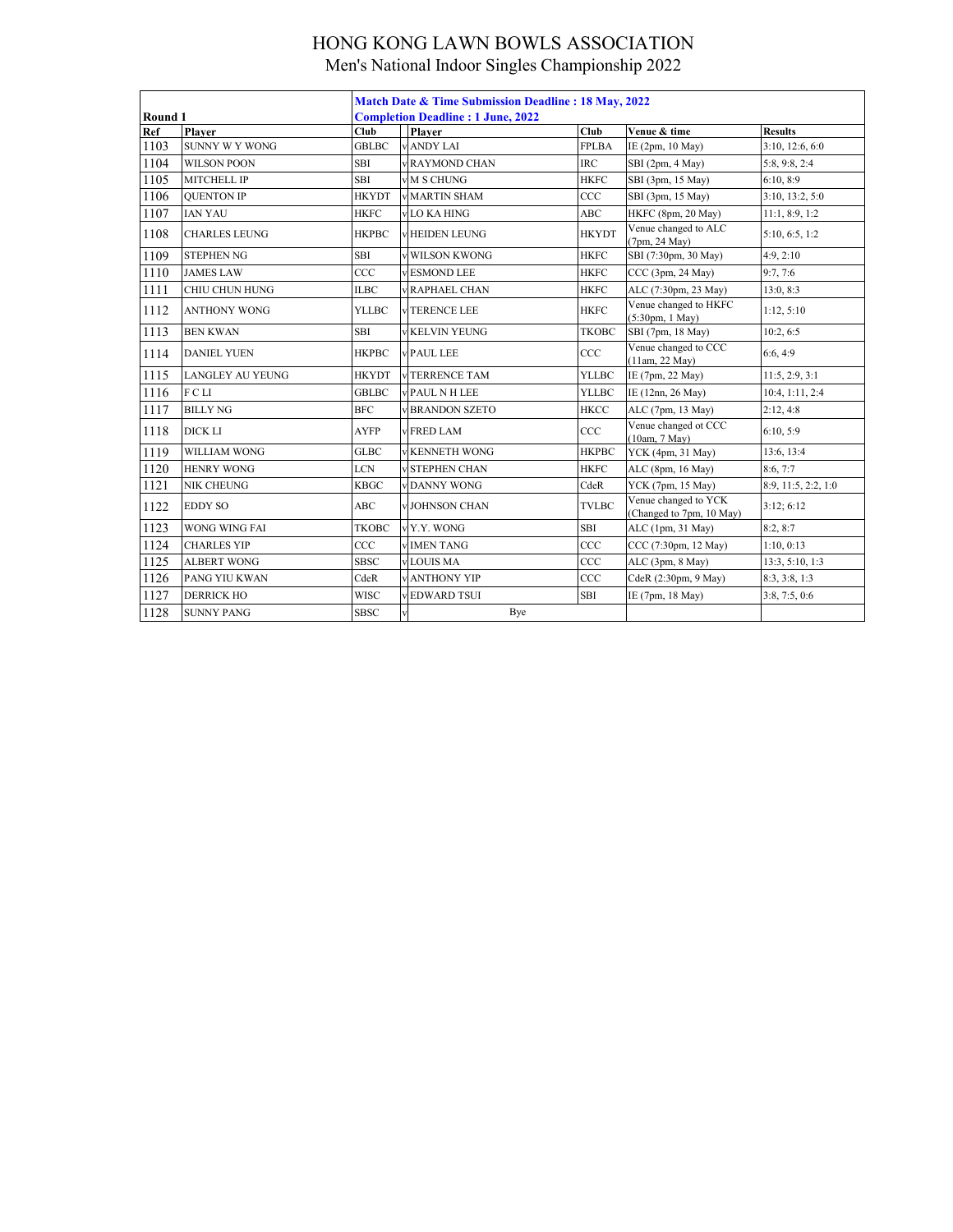| Round 2              |                    | <b>Match Date &amp; Time Submission Deadline : 15 June, 2022</b><br><b>Completion Deadline: 29 June, 2022</b> |  |                      |              |                                         |                    |  |
|----------------------|--------------------|---------------------------------------------------------------------------------------------------------------|--|----------------------|--------------|-----------------------------------------|--------------------|--|
| Player<br><b>Ref</b> |                    | Club                                                                                                          |  | Player               | Club         | Venue & time                            | <b>Results</b>     |  |
| 201                  | <b>SUNNY PANG</b>  | SBSC                                                                                                          |  | <b>BEN KWAN</b>      | SBI          | ALC (9am, 4 June)                       | 6:11, 5:7          |  |
| 202                  | PETE LEUNG         | <b>KBGC</b>                                                                                                   |  | PHILIP CHAN          | <b>HKFC</b>  | ALC (5pm, 17 June)                      | 8:4, 9:5           |  |
| 203                  | ARNOLD LEUNG       | <b>HKYDT</b>                                                                                                  |  | DANIEL W S LAM       | <b>GBLBC</b> | ALC (3pm, 12 June)                      | 7:6, 3:8, 1:2      |  |
| 204                  | BRANDON SZETO      | <b>HKCC</b>                                                                                                   |  | SUNNY W Y WONG       | <b>GBLBC</b> | ALC (1pm, 24 May)                       | 13:5, 10:4         |  |
| 205                  | <b>KENNY SO</b>    | STSA                                                                                                          |  | <b>RAYMOND AU</b>    | HKFC         | Venue changed to HKFC<br>(3pm, 17 June) | 5:8, 10:13         |  |
| 206                  | PHILIP SZE         | HKFC                                                                                                          |  | WONG WING FAI        | <b>TKOBC</b> | HKFC (10am, 22 June)                    | 12:1, 11:2         |  |
| 207                  | PAUL N H LEE       | YLLBC                                                                                                         |  | PAUL LEE             | CCC          | Venue changed to CCC<br>(2pm, 10 June)  | 9:4, 8:3           |  |
| 208                  | <b>TERENCE LEE</b> | <b>HKFC</b>                                                                                                   |  | K C CHING            | $\rm IRC$    | HKFC (2pm, 12 June)                     | 11:8, 12:3         |  |
| 209                  | <b>AARON MAN</b>   | YLLBC                                                                                                         |  | PATRICK CHOI         | <b>HKFC</b>  | YCK (4pm, 21 June)                      | 9:7, 4:11, 3:2     |  |
| 210                  | <b>STANLEY LAI</b> | CCC                                                                                                           |  | KONG CHI MING        | TKOBC        | CCC (3pm, 22 June)                      | 7:9,3:7            |  |
| 211                  | LYNDON SHAM        | HKYDT                                                                                                         |  | <b>HINSON LAU</b>    | <b>SBSC</b>  | ALC (8pm, 17 June)                      | 8:2,9:6            |  |
| 212                  | <b>LOUIS MA</b>    | CCC                                                                                                           |  | JAMES LAW            | CCC          | CCC (2:30pm, 27 June)                   | 9:5, 9:4           |  |
| 213                  | <b>TOMMY FUNG</b>  | <b>WISC</b>                                                                                                   |  | <b>SIMON YAU</b>     | <b>BFC</b>   | ALC (6pm, 19 June)                      | 8:6, 2:10, 3:1     |  |
| 214                  | NELSON WAN         | CCC                                                                                                           |  | <b>v ANDY CHAN</b>   | <b>HKPBC</b> | CCC (3pm, 8 June)                       | 3:13, 0:13         |  |
| 215                  | <b>KENNETH YIU</b> | <b>HKFC</b>                                                                                                   |  | <b>WILLIE WONG</b>   | YLLBC        | HKFC (3pm, 19 June)                     | 7:9,10:5,3:1       |  |
| 216                  | <b>BEN LAI</b>     | YLLBC                                                                                                         |  | <b>BRONSON FUNG</b>  | $_{\rm CCC}$ | YCK (4pm, 26 June)                      | Away side withdraw |  |
| 217                  | <b>KEN FONG</b>    | HKFC                                                                                                          |  | <b>RAY LEUNG</b>     | <b>STSA</b>  | HKFC (7pm, 22 June)                     | 10:3, 9:2          |  |
| 218                  | P F WONG           | CdeR                                                                                                          |  | <b>STEPHEN SY</b>    | <b>HKFC</b>  | CdeR (7:30pm, 22 June)                  | 4:11,0:11          |  |
| 219                  | LONGINUS HA        | <b>HKYDT</b>                                                                                                  |  | <b>JOSEPH YEUNG</b>  | <b>TPLBC</b> | IE (9pm, 21 June)                       | 7:6, 7:4           |  |
| 220                  | THOMAS TAM         | <b>HKFC</b>                                                                                                   |  | <b>CALVIN CHAN</b>   | TVLBC        | HKFC (7:15pm, 13 June)                  | 11:2, 8:10, 5:0    |  |
| 221                  | CHIU CHUN HUNG     | ILBC                                                                                                          |  | M S CHUNG            | <b>HKFC</b>  | ALC (7pm, 21 June)                      | 9:6, 7:7           |  |
| 222                  | LUI CHIN HONG      | SBI                                                                                                           |  | v TONY CHEUNG        | <b>HKFC</b>  | SBI (10am, 25 June)                     | 10:8, 4:8, 5:0     |  |
| 223                  | EDWARD TSUI        | SBI                                                                                                           |  | v ADRIAN YAU         | <b>HKFC</b>  | SBI (12nn, 20 June)                     | 8:7, 3:13, 4:0     |  |
| 224                  | <b>DAVID CHIU</b>  | <b>HKFC</b>                                                                                                   |  | v LO KA HING         | ABC          | HKFC (7:30pm, 20 June)                  | 13:9, 8:8          |  |
| 225                  | <b>MARSHALL TO</b> | <b>HKFC</b>                                                                                                   |  | <b>SINGH BOOTA</b>   | TKOBC        | HKFC (7pm, 22 June)                     | 8:9, 7:7           |  |
| 226                  | <b>DENNIS YIU</b>  | CCC                                                                                                           |  | <b>WARREN CHEUNG</b> | <b>HKFC</b>  | CCC (7pm, 24 June)                      | 10:3, 2:9, 1:3     |  |
| 227                  | KENNY TAM          | HKFC                                                                                                          |  | <b>HERON LAU</b>     | HKFC         | HKFC (7:30pm, 27 June)                  | 2;8,5:9            |  |
| 228                  | <b>EDWARD HUNG</b> | CdeR                                                                                                          |  | W H CHAU             | <b>STSA</b>  | CdeR (11am, 25 June)                    | 7;10, 8:3, 5:0     |  |
| 229                  | <b>MOBIN YAU</b>   | <b>HKFC</b>                                                                                                   |  | <b>v</b> ALAN LAI    | CCC          | HKFC (7:30pm, 13 June)                  | 7:8, 7:6, 2:4      |  |
| 230                  | JOHN NG            | CCC                                                                                                           |  | <b>KEN WONG</b>      | SBI          | CCC(3pm, 21 June)                       | 11:2, 9:3          |  |
| 231                  | WILSON LI          | TVLBC                                                                                                         |  | NICHOLAS TSANG       | <b>HKCC</b>  | ALC (7pm, 10 June)                      | 5:10, 5:14         |  |
| 232                  | GEORGE CHAN        | SBI                                                                                                           |  | <b>FRED LAM</b>      | CCC          | SBI (7pm, 20 May)                       | 2:11, 10:3, 2:3    |  |
| 233                  | ROBIN CHOK         | CCC                                                                                                           |  | <b>NIK CHEUNG</b>    | <b>KBGC</b>  | CCC (4pm, 8 June)                       | 9:3, 8:8           |  |